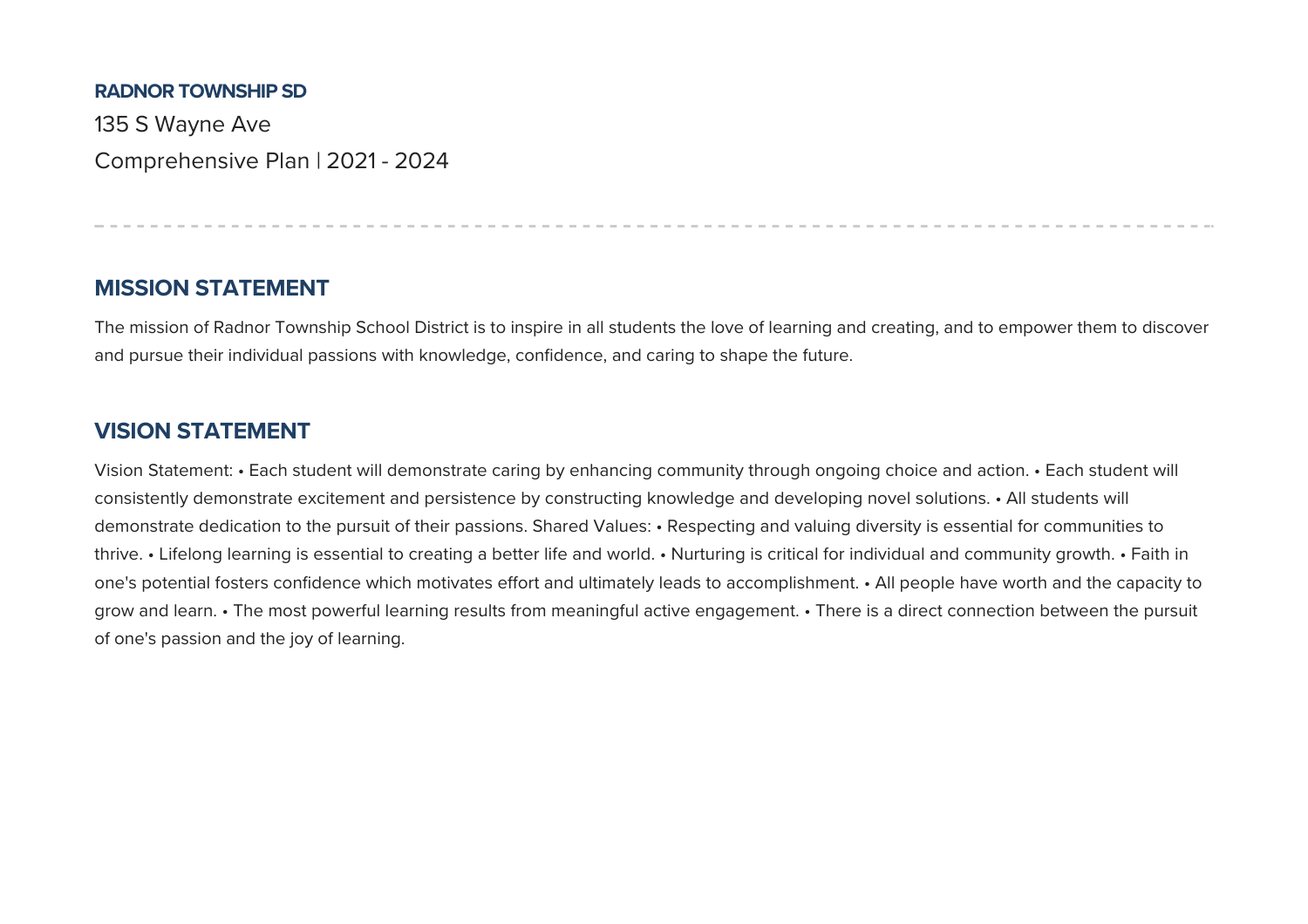# **EDUCATIONAL VALUE STATEMENTS**

### **STUDENTS**

See "Other" section for shared educational values for all stakeholder groups.

### **STAFF**

See "Other" section for shared educational values for all stakeholder groups.

#### **ADMINISTRATION**

See "Other" section for shared educational values for all stakeholder groups.

### **PARENTS**

See "Other" section for shared educational values for all stakeholder groups.

### **COMMUNITY**

See "Other" section for shared educational values for all stakeholder groups.

### **OTHER (OPTIONAL)**

The Radnor Township School District views the school community as one that embraces a shared partnership in the responsibility of living our mission, vision, and shared values and unlocking the potential in all students. Through school and community collaboration, it is our students, staff, parents, and community members that support a meaningful and rich educational experience, both within and outside of the school environment. Development of the intellectual, social-emotional, and physical aspects of each student takes a comprehensive approach to teaching and learning, and creating and supporting opportunities for a well-rounded education helps to develop the 'whole child'. This requires all stakeholders to embrace continuous learning, perseverance, and self-awareness. This requires staff to facilitate and personalize learning through fostering problem-solving, critical-thinking, collaboration, and resilience in a positive, safe, and respectful learning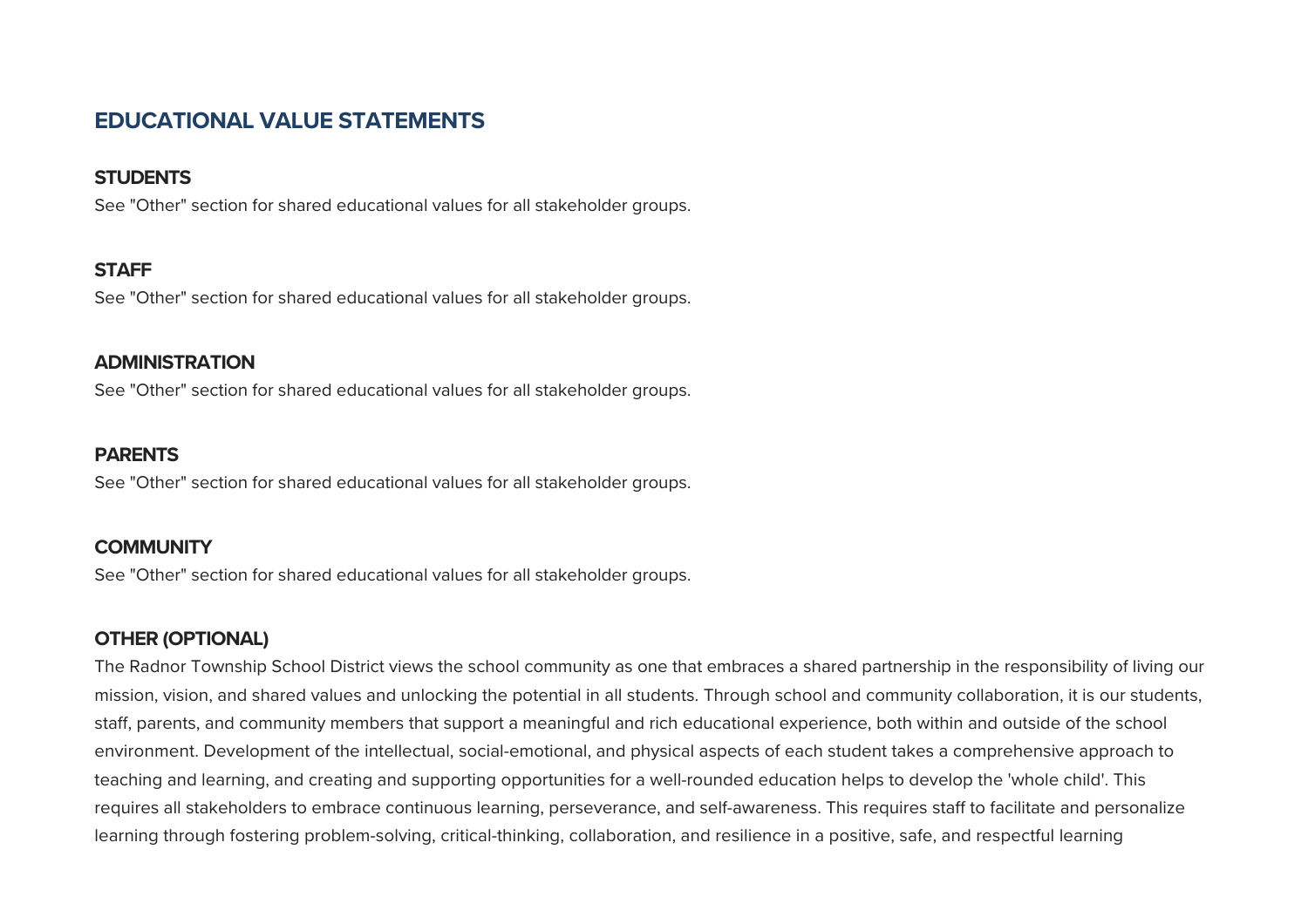environment. This requires parents and community members to embrace the learning process, and engage and collaborate with staff and school officials in the support of their own child(ren) and the greater student body of Radnor Township S.D.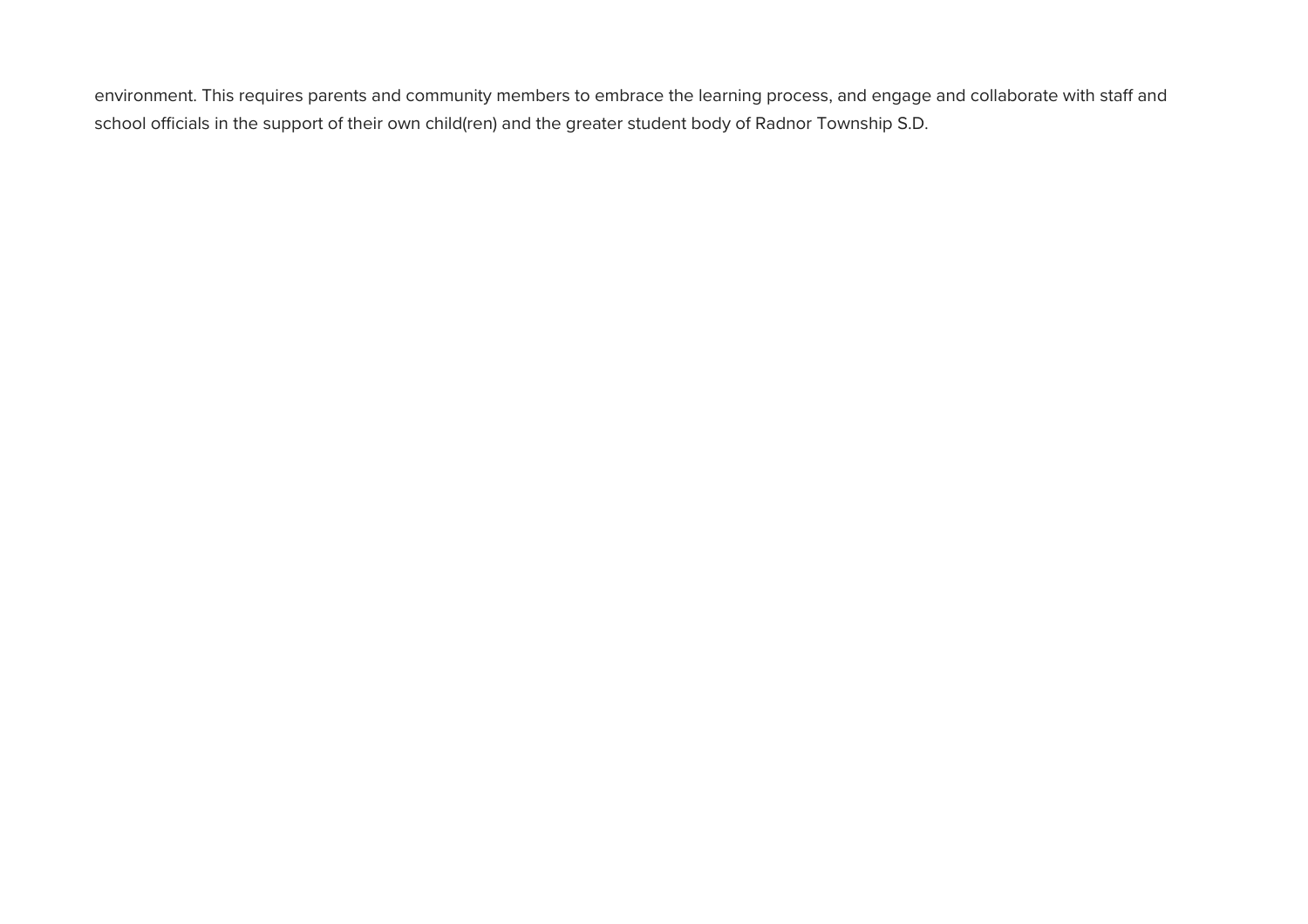# **STEERING COMMITTEE**

| <b>Name</b>             | <b>Position</b>         | <b>Building/Group</b>     |
|-------------------------|-------------------------|---------------------------|
| <b>Shawn Dutkiewicz</b> | Administrator           | Radnor Township S.D.      |
| Jim Kearney             | Administrator           | Radnor Township S.D.      |
| Dan Bechtold            | Administrator           | Radnor Township S.D.      |
| George Reigle           | Administrator           | Radnor Township S.D.      |
| Mary Claire Smith       | <b>Community Member</b> | Radnor Township Community |
| Janis Rindone           | <b>Staff Member</b>     | Radnor Township S.D.      |
| Jennifer Hervada        | <b>Staff Member</b>     | Radnor Township S.D.      |
| Jennifer Becker         | <b>Staff Member</b>     | Radnor Township S.D.      |
| Abigail Wheble          | <b>Staff Member</b>     | Radnor Township S.D.      |
| <b>Abby Daniels</b>     | <b>Staff Member</b>     | Radnor Township S.D.      |
| Sue Dahlstrom           | <b>Staff Member</b>     | Radnor Township S.D.      |
| <b>Christine Kulp</b>   | <b>Staff Member</b>     | Radnor Township S.D.      |
| Darcy DiGiacomo         | <b>Staff Member</b>     | Radnor Township S.D.      |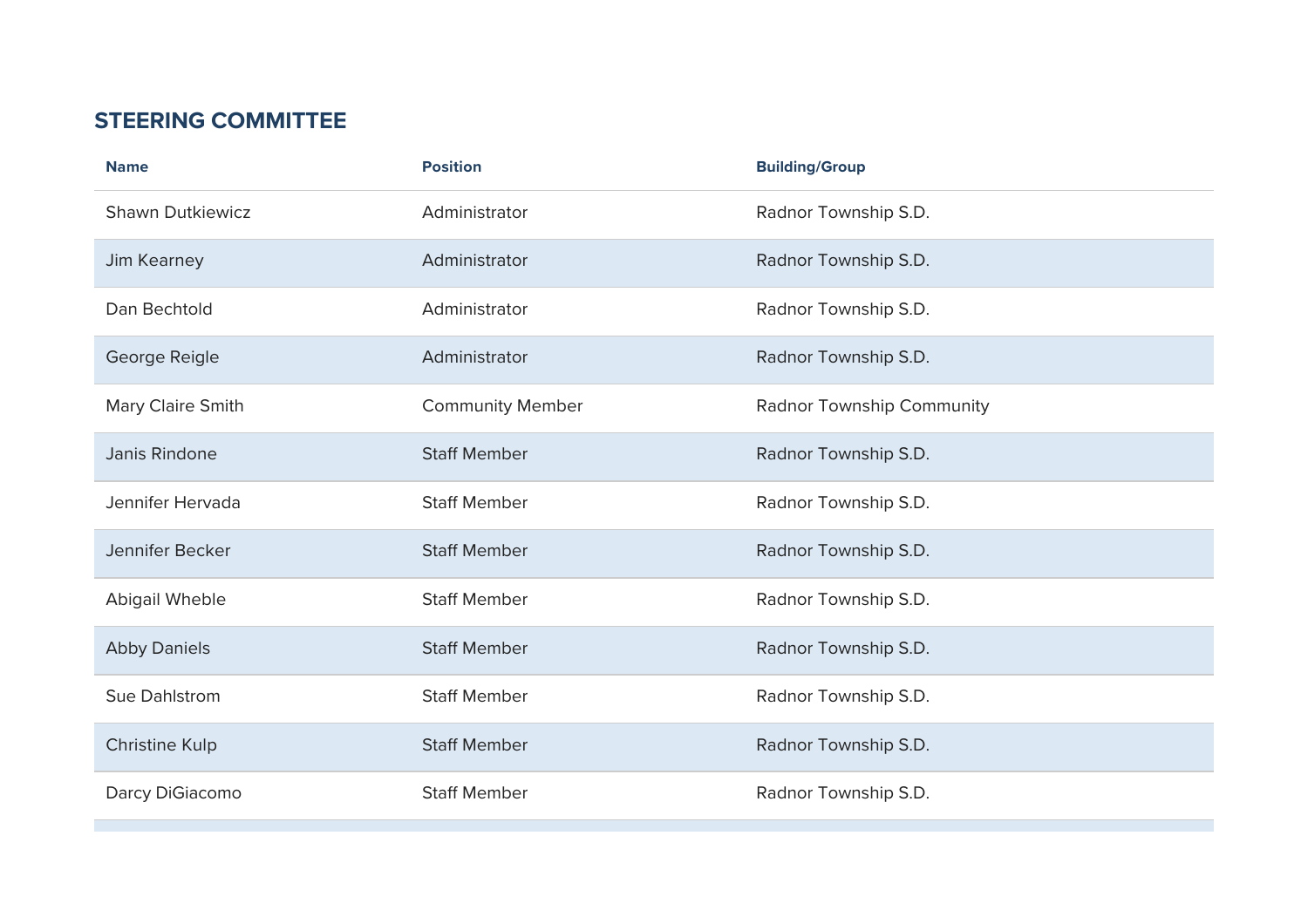| <b>Name</b>            | <b>Position</b>         | <b>Building/Group</b>            |
|------------------------|-------------------------|----------------------------------|
| <b>Jeanette Barnes</b> | <b>Staff Member</b>     | Radnor Township S.D.             |
| <b>Kathy Sonier</b>    | Parent                  | <b>Radnor Township Community</b> |
| Lauren O'Rourke        | Parent                  | <b>Radnor Township Community</b> |
| Elizabeth Krugler      | <b>Community Member</b> | <b>Radnor Township Community</b> |
| Patty Balachandran     | Parent                  | <b>Radnor Township Community</b> |
| Amy VanGelder          | Other                   | <b>Radnor Township Community</b> |
| Sara Whitehead         | Parent                  | <b>Radnor Township Community</b> |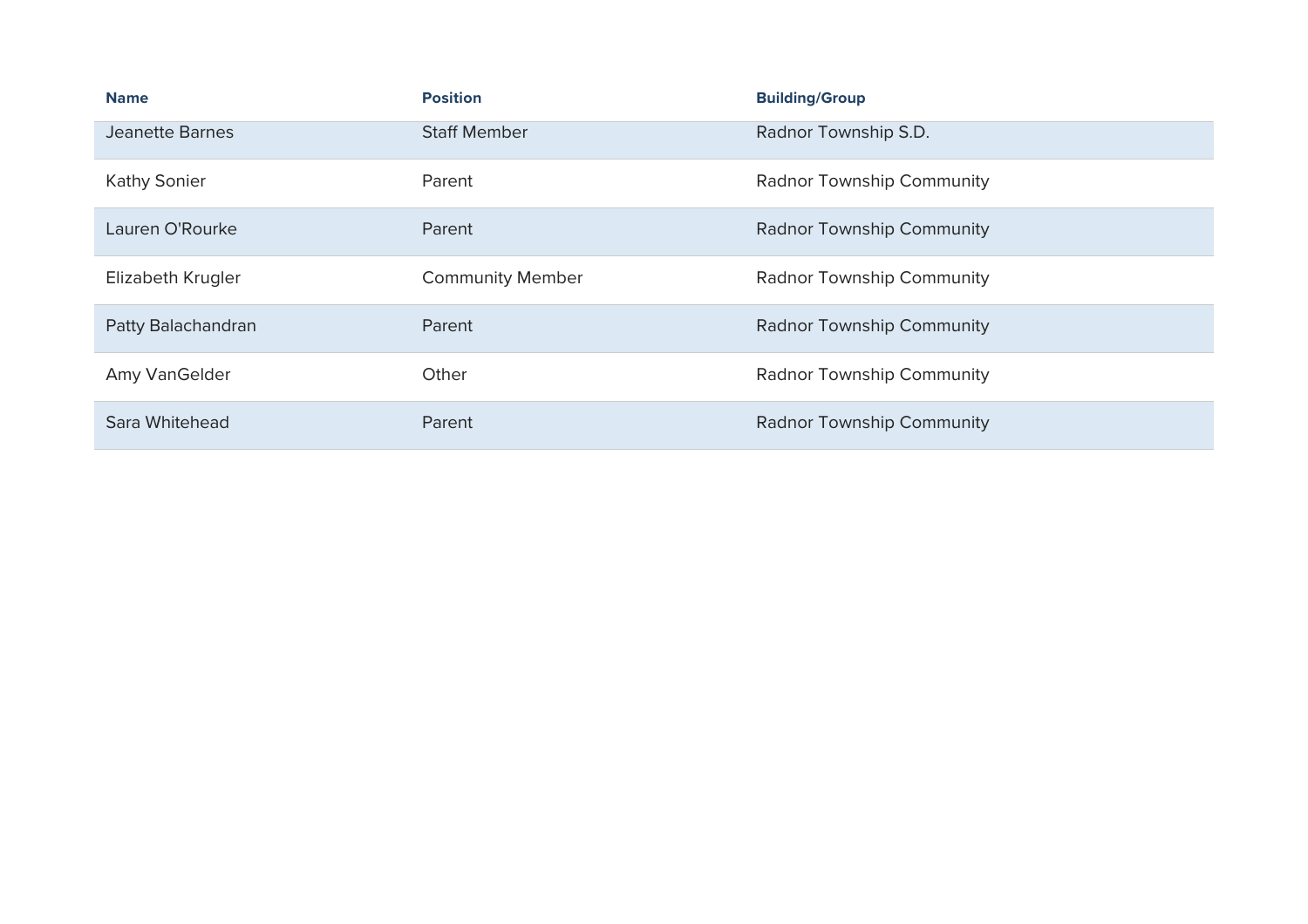# **ESTABLISHED PRIORITIES**

| <b>Priority Statement</b>                                                                                              | <b>Outcome Category</b>                                                                                                                                                                                         |
|------------------------------------------------------------------------------------------------------------------------|-----------------------------------------------------------------------------------------------------------------------------------------------------------------------------------------------------------------|
| Radnor Township is in need of expanded supports for college and career awareness<br>and preparedness.                  | <b>Career Standards Benchmark</b><br>Post-secondary transition to school, military, or<br>work<br><b>STEM</b>                                                                                                   |
| Radnor Township is in need of a comprehensive and systematic approach that works<br>to meet the needs of all learners. | <b>Essential Practices 1: Focus on Continuous</b><br>Improvement of Instruction<br>Essential Practices 2: Empower Leadership<br><b>Essential Practices 5: Allocate Resources</b><br>Strategically and Equitably |

# **ACTION PLAN AND STEPS**

| <b>Evidence-based Strategy</b> |                                               |
|--------------------------------|-----------------------------------------------|
| <b>MTSS</b>                    |                                               |
| <b>Measurable Goals</b>        |                                               |
| <b>Goal Nickname</b>           | <b>Measurable Goal Statement (Smart Goal)</b> |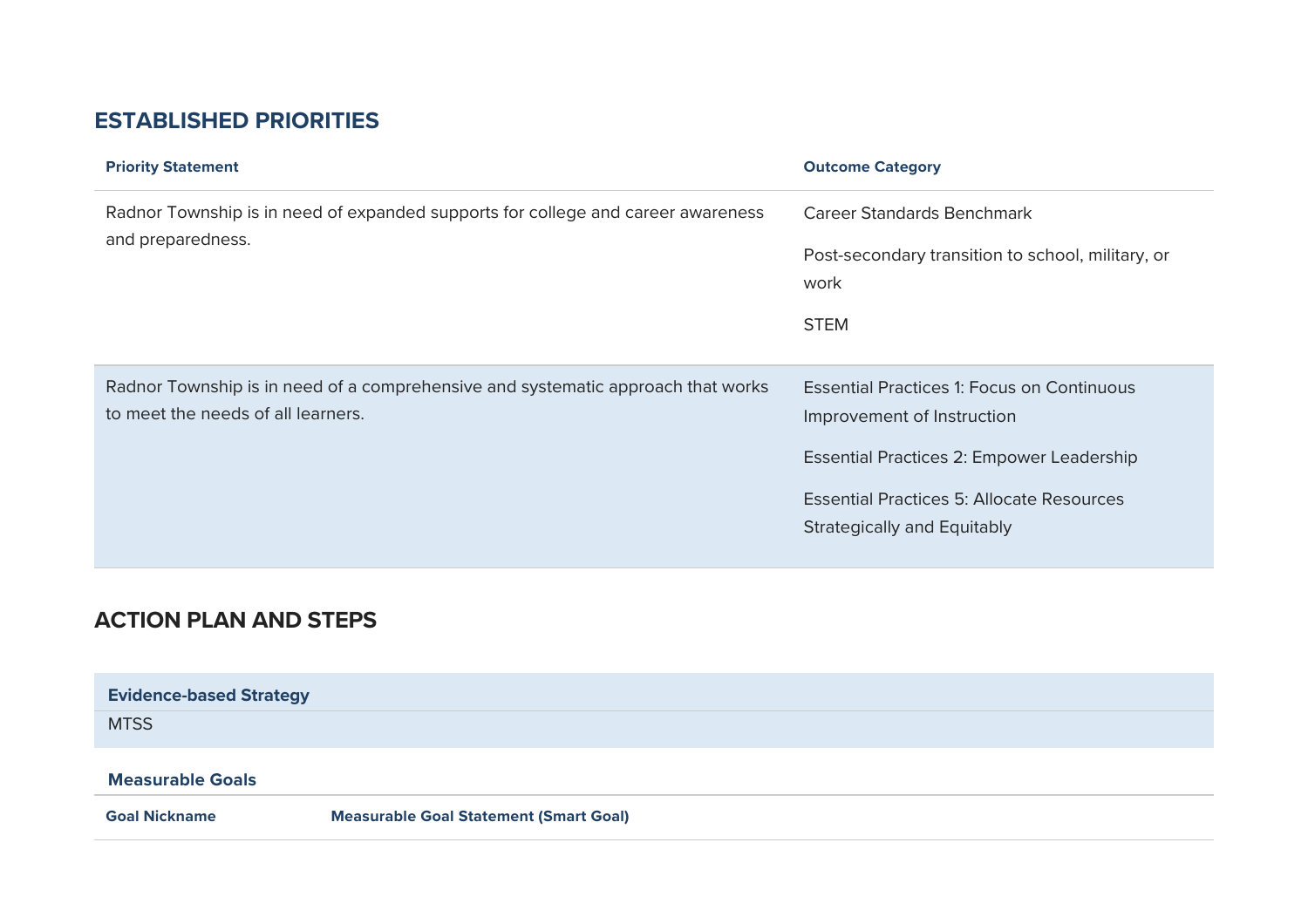| <b>Goal Nickname</b> | <b>Measurable Goal Statement (Smart Goal)</b>                                                                     |
|----------------------|-------------------------------------------------------------------------------------------------------------------|
| <b>MTSS</b>          | Implement and facilitate a comprehensive system (MTSS) for benchmarking student performance across                |
|                      | academics, behavior, and social skill areas which is paired with strategic interventions and aligned to a uniform |
|                      | procedure for evaluating eligibility for Title 1, special education or 504 services.                              |

| <b>Action Step</b>                | <b>Anticipated</b><br><b>Start/Completion</b> | <b>Lead Person/Position</b>  | <b>Materials/Resources/Supports Needed</b>  |
|-----------------------------------|-----------------------------------------------|------------------------------|---------------------------------------------|
| Provide extensive professional    | 2021-08-31 -                                  | Dr. Shawn Dutkiewicz,        | All supports will be provided through the   |
| development to teachers on the    | 2024-06-14                                    | Director of Elementary       | Department of Teaching and Learning and the |
| implementation of MTSS framework. |                                               | <b>Teaching and Learning</b> | Montgomery County Intermediate Unit.        |

#### **Anticipated Outcome**

Full implementation and facilitation of the MTSS framework.

### **Monitoring/Evaluation**

The implementation and evaluation will be an ongoing process that includes both formal and informal feedback from all stakeholders.

### **Evidence-based Strategy**

Inclusion and Social-Emotional Wellness

#### **Measurable Goals**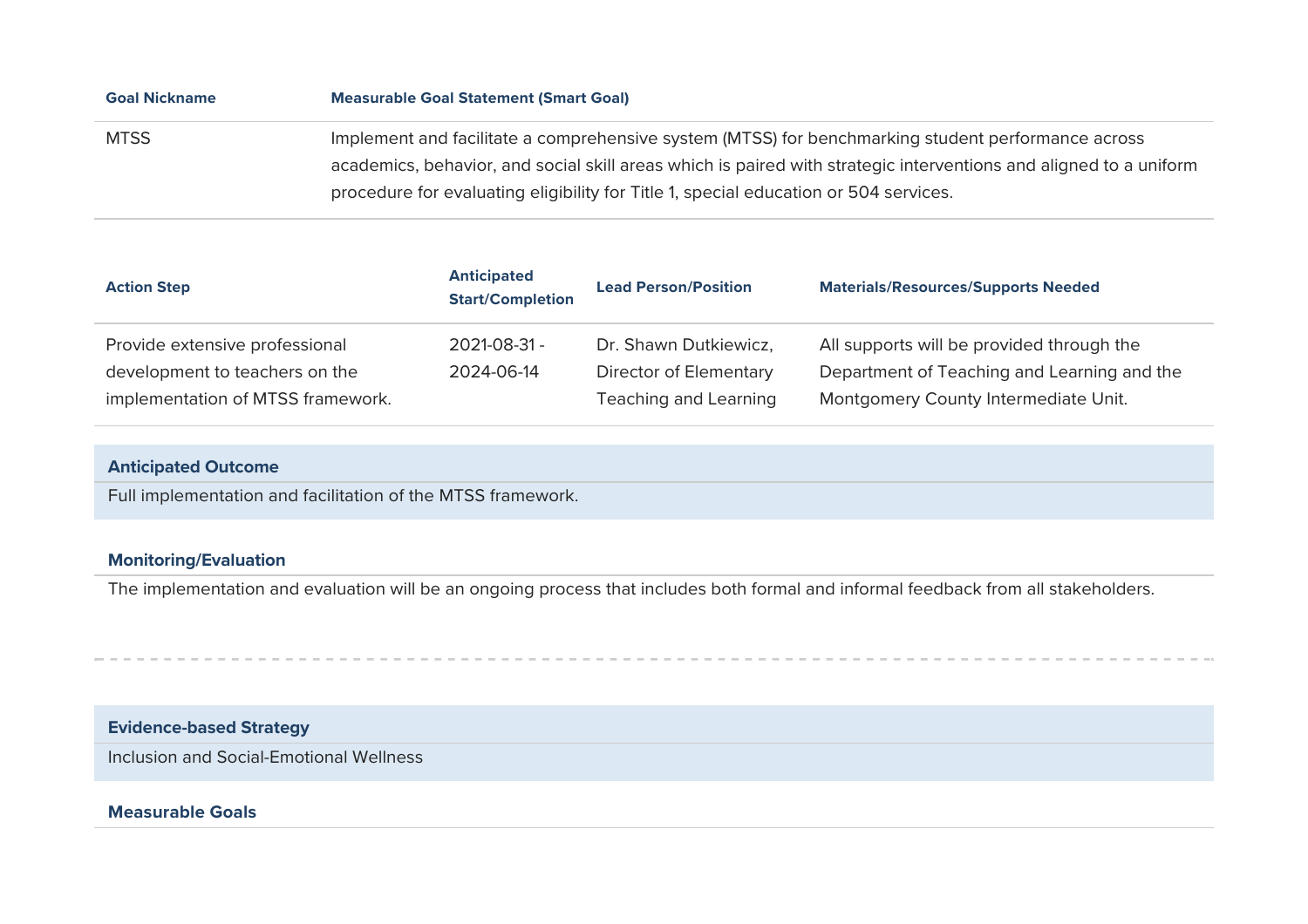| <b>Goal Nickname</b>      | <b>Measurable Goal Statement (Smart Goal)</b>                                                           |
|---------------------------|---------------------------------------------------------------------------------------------------------|
| Inclusion and Social-     | Foster and maintain a caring and responsive culture for all students, staff and parents, working toward |
| <b>Emotional Wellness</b> | development of a positive environment, emphasizing the uniqueness of each individual.                   |

| <b>Action Step</b>                               | <b>Anticipated</b><br><b>Start/Completion</b> | <b>Lead Person/Position</b>   | <b>Materials/Resources/Supports</b><br><b>Needed</b> |
|--------------------------------------------------|-----------------------------------------------|-------------------------------|------------------------------------------------------|
| Implement new Social-Emotional Learning program  | 2021-09-07 -                                  | Mr. George Reigle, Assistant  | Second Step, SEL Program                             |
| $K-12$ .                                         | 2024-06-14                                    | Director of Student Services. | materials and online resources.                      |
| Provide professional development of the SEL      | 2021-08-31 -                                  | Mr. George Reigle, Assistant  | Second Step, SEL Program                             |
| program to all teachers/staff. Monitor progress. | 2024-06-14                                    | Director of Student Services. | materials and online resources.                      |

#### **Anticipated Outcome**

Full implementation of the SEL Program and increased supports in place for students and staff.

#### **Monitoring/Evaluation**

The implementation and evaluation will be an ongoing process that includes both formal and informal feedback from all stakeholders.

**Evidence-based Strategy** 

College and Career

#### **Measurable Goals**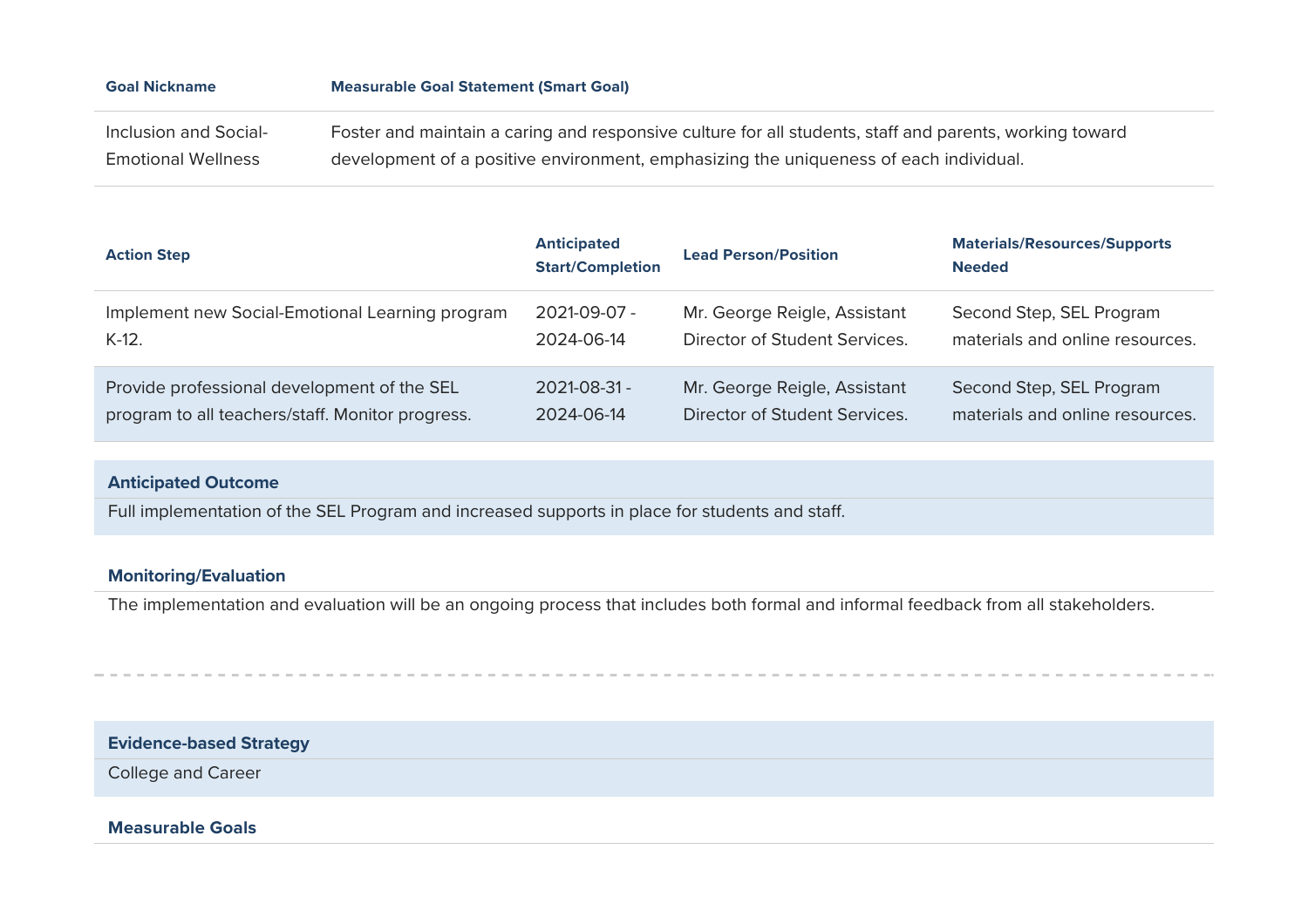College and Career **Expand our post-secondary career awareness**, planning, and student support services for 9-12 grade students.

| <b>Action Step</b>                       | <b>Anticipated</b><br><b>Start/Completion</b> | <b>Lead Person/Position</b>     | <b>Materials/Resources/Supports</b><br><b>Needed</b> |
|------------------------------------------|-----------------------------------------------|---------------------------------|------------------------------------------------------|
| Expand and enhance college and career    | 2022-01-03 -                                  | Mr. Dan Bechtold, Director of   | Personnel; Act339                                    |
| planning and support at the 9-12 levels. | 2024-06-14                                    | Secondary Teaching and Learning | Resources                                            |

| <b>Anticipated Outcome</b>   |  |  |  |
|------------------------------|--|--|--|
|                              |  |  |  |
| <b>Monitoring/Evaluation</b> |  |  |  |

--------------------

--------------------------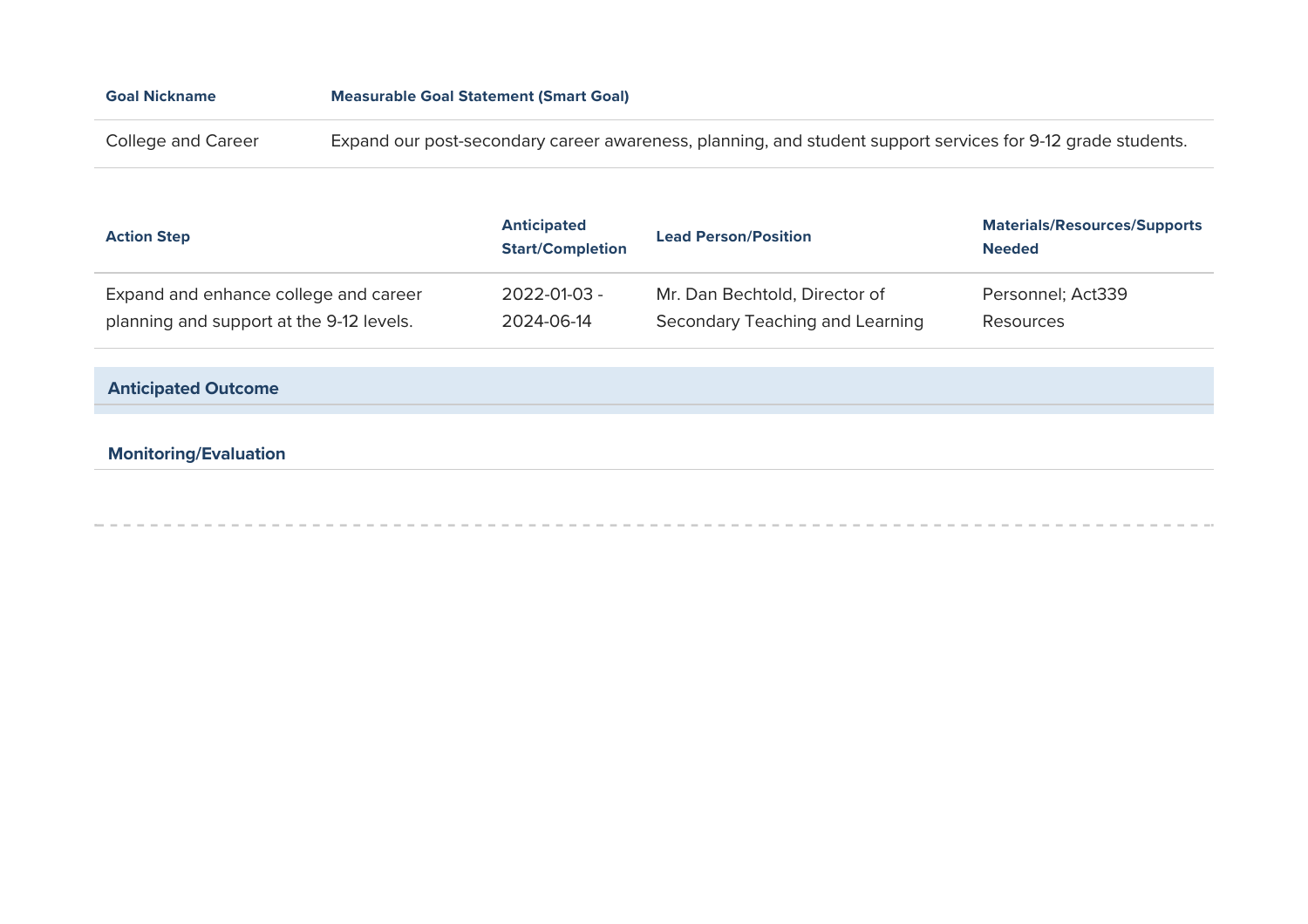# **PROFESSIONAL DEVELOPMENT STEPS AND TIMELINES:**

| <b>Measurable Goals</b>                                                                                                                                                                                                                                                                                                   | <b>Action Plan</b> | <b>Professional</b>                                                                                            | <b>Anticipated</b>                                   |
|---------------------------------------------------------------------------------------------------------------------------------------------------------------------------------------------------------------------------------------------------------------------------------------------------------------------------|--------------------|----------------------------------------------------------------------------------------------------------------|------------------------------------------------------|
|                                                                                                                                                                                                                                                                                                                           | <b>Name</b>        | <b>Development Step</b>                                                                                        | <b>Timeline</b>                                      |
| Implement and facilitate a comprehensive system (MTSS) for benchmarking student<br>performance across academics, behavior, and social skill areas which is paired with<br>strategic interventions and aligned to a uniform procedure for evaluating eligibility for<br>Title 1, special education or 504 services. (MTSS) | <b>MTSS</b>        | Provide extensive<br>professional<br>development to<br>teachers on the<br>implementation of<br>MTSS framework. | 08/31/2021<br>$\overline{\phantom{a}}$<br>06/14/2024 |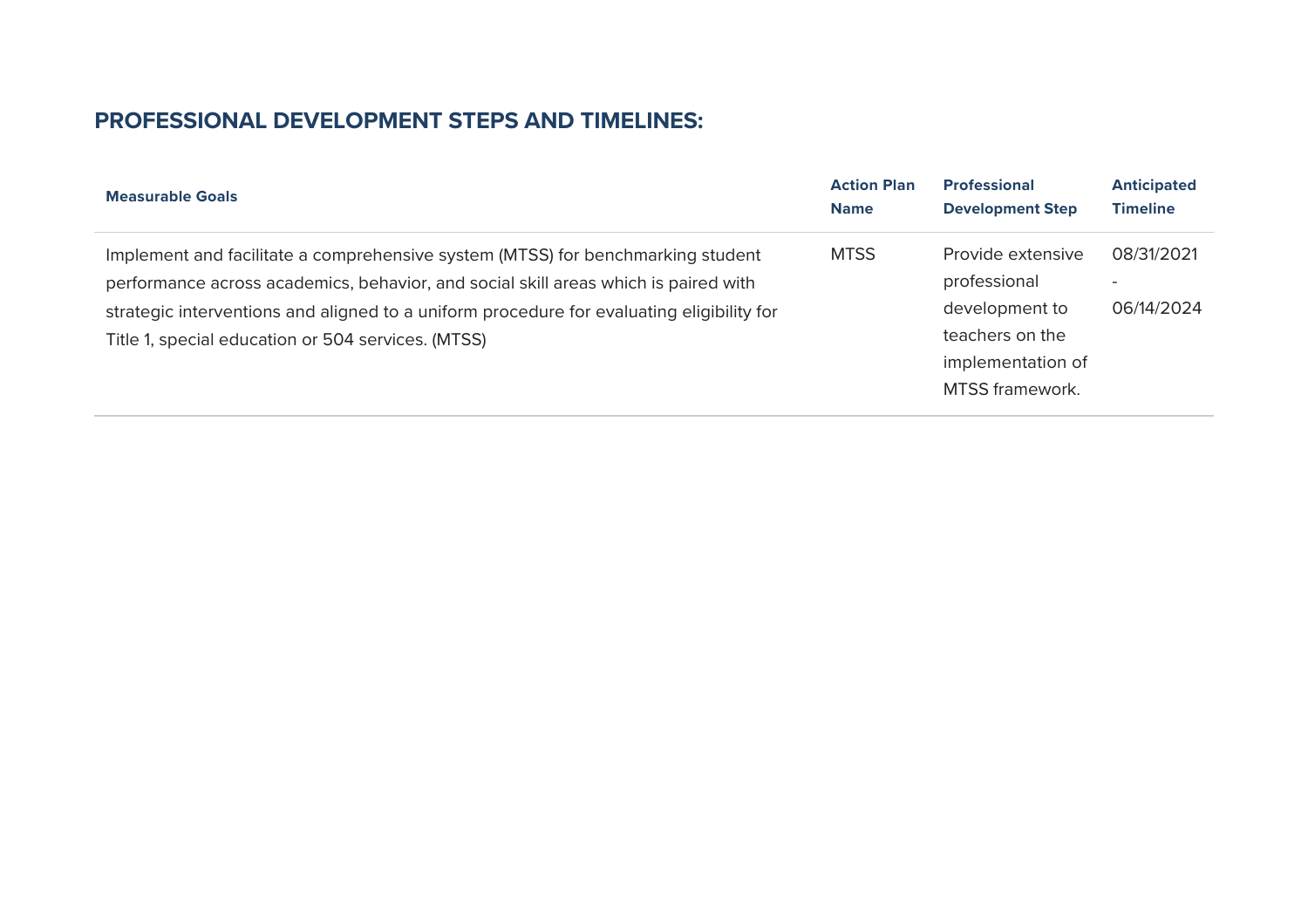# **PROFESSIONAL DEVELOPMENT STEPS AND TIMELINES:**

| <b>Measurable Goals</b>                                                                                                                                                                                                                       | <b>Action Plan</b>                                | <b>Professional</b>                                                                                            | <b>Anticipated</b>                                   |
|-----------------------------------------------------------------------------------------------------------------------------------------------------------------------------------------------------------------------------------------------|---------------------------------------------------|----------------------------------------------------------------------------------------------------------------|------------------------------------------------------|
|                                                                                                                                                                                                                                               | <b>Name</b>                                       | <b>Development Step</b>                                                                                        | <b>Timeline</b>                                      |
| Foster and maintain a caring and responsive culture for all students, staff and parents,<br>working toward development of a positive environment, emphasizing the uniqueness of<br>each individual. (Inclusion and Social-Emotional Wellness) | Inclusion<br>and Social-<br>Emotional<br>Wellness | Provide<br>professional<br>development of<br>the SEL program<br>to all<br>teachers/staff.<br>Monitor progress. | 08/31/2021<br>$\overline{\phantom{0}}$<br>06/14/2024 |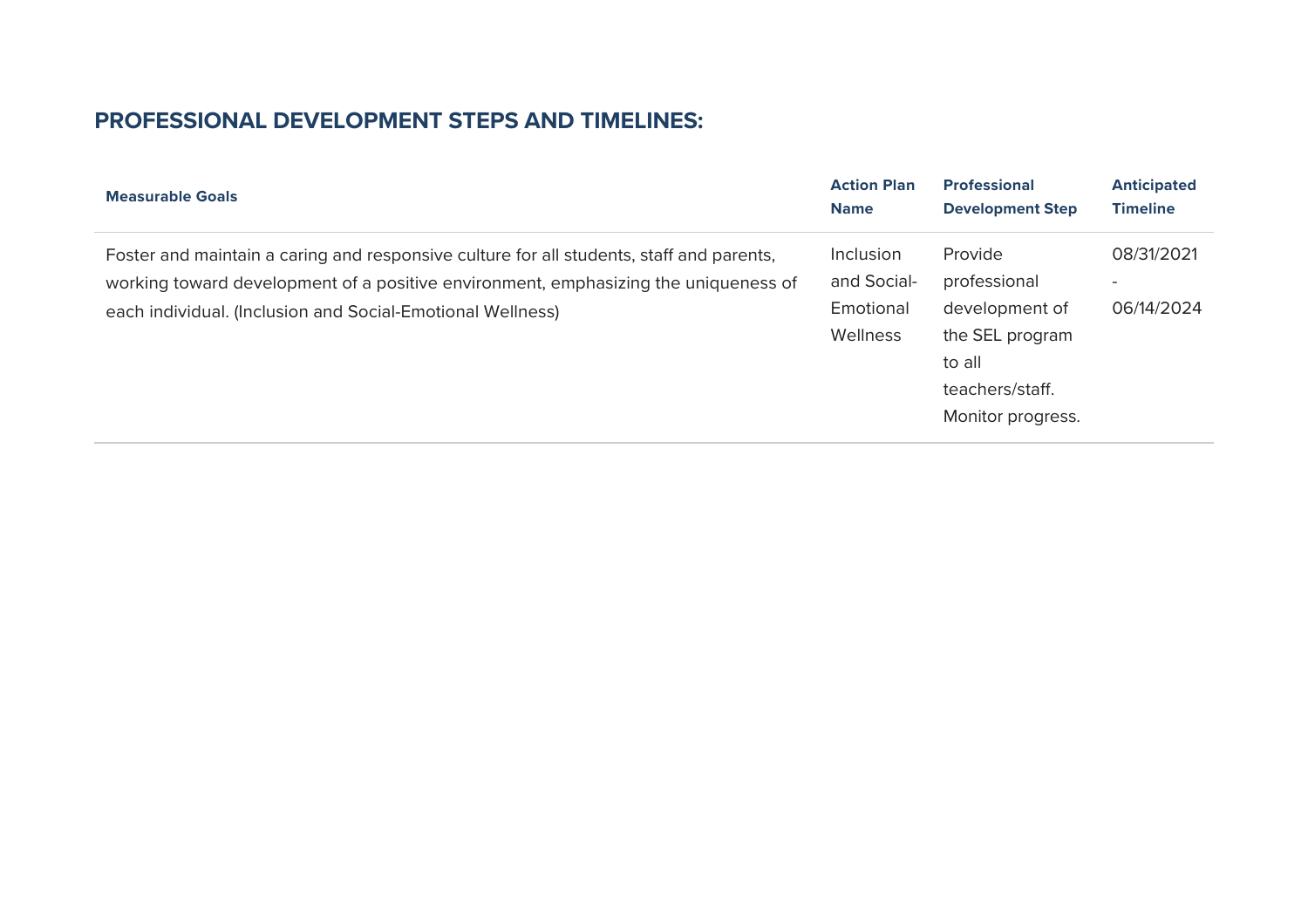| <b>Measurable Goals</b>                                                                                                                                                | <b>Action Plan</b> | <b>Communication</b>                                                             | <b>Anticipated</b>            |
|------------------------------------------------------------------------------------------------------------------------------------------------------------------------|--------------------|----------------------------------------------------------------------------------|-------------------------------|
|                                                                                                                                                                        | <b>Name</b>        | <b>Step</b>                                                                      | <b>Timeline</b>               |
| Implement and facilitate a comprehensive system (MTSS) for benchmarking student<br>performance across academics, behavior, and social skill areas which is paired with | <b>MTSS</b>        | Provide extensive<br>professional                                                | 08/31/2021<br>$\qquad \qquad$ |
| strategic interventions and aligned to a uniform procedure for evaluating eligibility for<br>Title 1, special education or 504 services. (MTSS)                        |                    | development to<br>teachers on the<br>implementation of<br><b>MTSS</b> framework. | 06/14/2024                    |

the contract of the contract of the contract of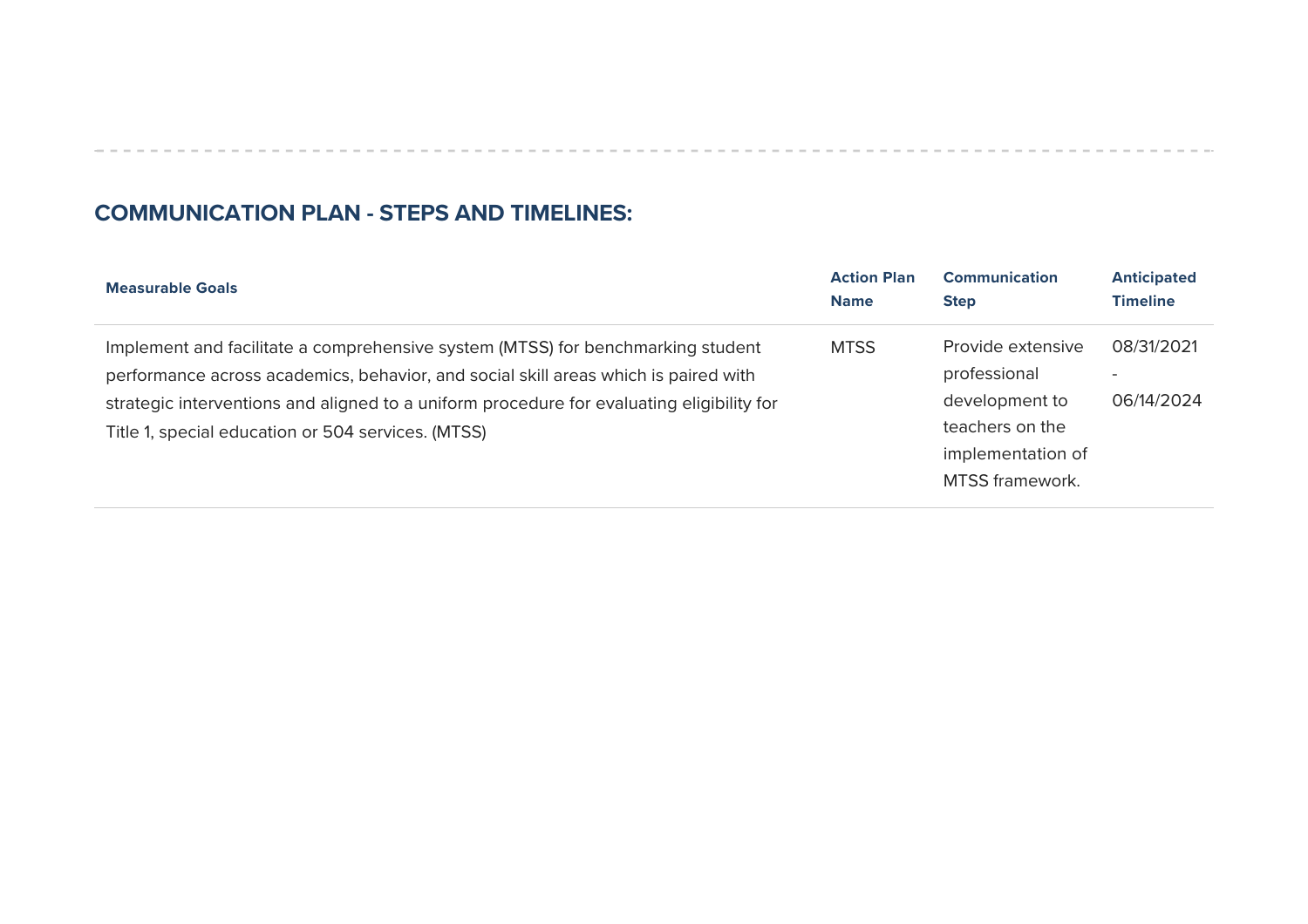| <b>Measurable Goals</b>                                                                                                                                                                                                                       | <b>Action Plan</b>                                | <b>Communication</b>                                              | <b>Anticipated</b>                                   |
|-----------------------------------------------------------------------------------------------------------------------------------------------------------------------------------------------------------------------------------------------|---------------------------------------------------|-------------------------------------------------------------------|------------------------------------------------------|
|                                                                                                                                                                                                                                               | <b>Name</b>                                       | <b>Step</b>                                                       | <b>Timeline</b>                                      |
| Foster and maintain a caring and responsive culture for all students, staff and parents,<br>working toward development of a positive environment, emphasizing the uniqueness of<br>each individual. (Inclusion and Social-Emotional Wellness) | Inclusion<br>and Social-<br>Emotional<br>Wellness | Implement new<br>Social-Emotional<br>Learning program<br>$K-12$ . | 09/07/2021<br>$\overline{\phantom{0}}$<br>06/14/2024 |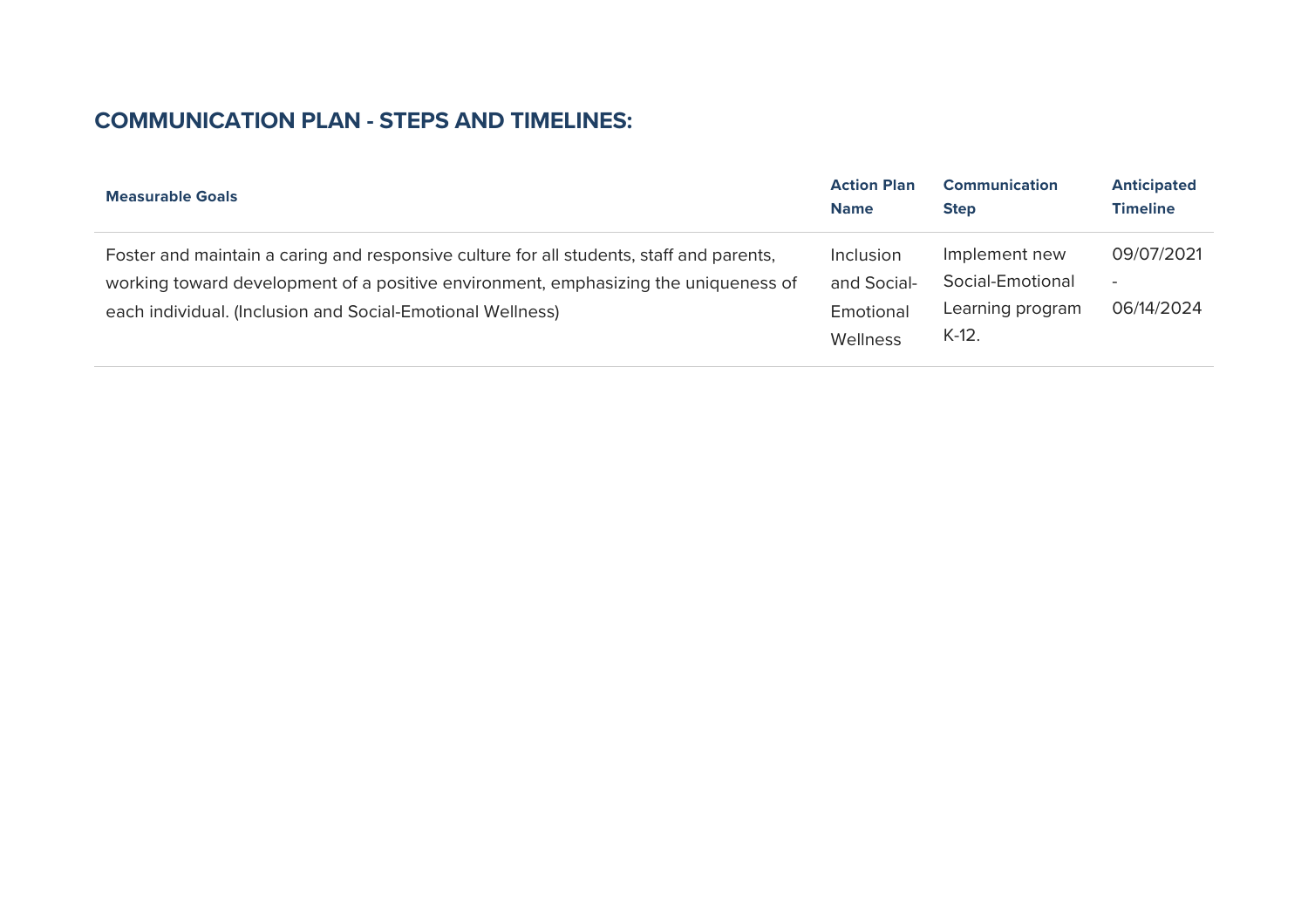| <b>Measurable Goals</b>                                                                                                                                                                                                                       | <b>Action Plan</b>                                | <b>Communication</b>                                                                                           | <b>Anticipated</b>       |
|-----------------------------------------------------------------------------------------------------------------------------------------------------------------------------------------------------------------------------------------------|---------------------------------------------------|----------------------------------------------------------------------------------------------------------------|--------------------------|
|                                                                                                                                                                                                                                               | <b>Name</b>                                       | <b>Step</b>                                                                                                    | <b>Timeline</b>          |
| Foster and maintain a caring and responsive culture for all students, staff and parents,<br>working toward development of a positive environment, emphasizing the uniqueness of<br>each individual. (Inclusion and Social-Emotional Wellness) | Inclusion<br>and Social-<br>Emotional<br>Wellness | Provide<br>professional<br>development of<br>the SEL program<br>to all<br>teachers/staff.<br>Monitor progress. | 08/31/2021<br>06/14/2024 |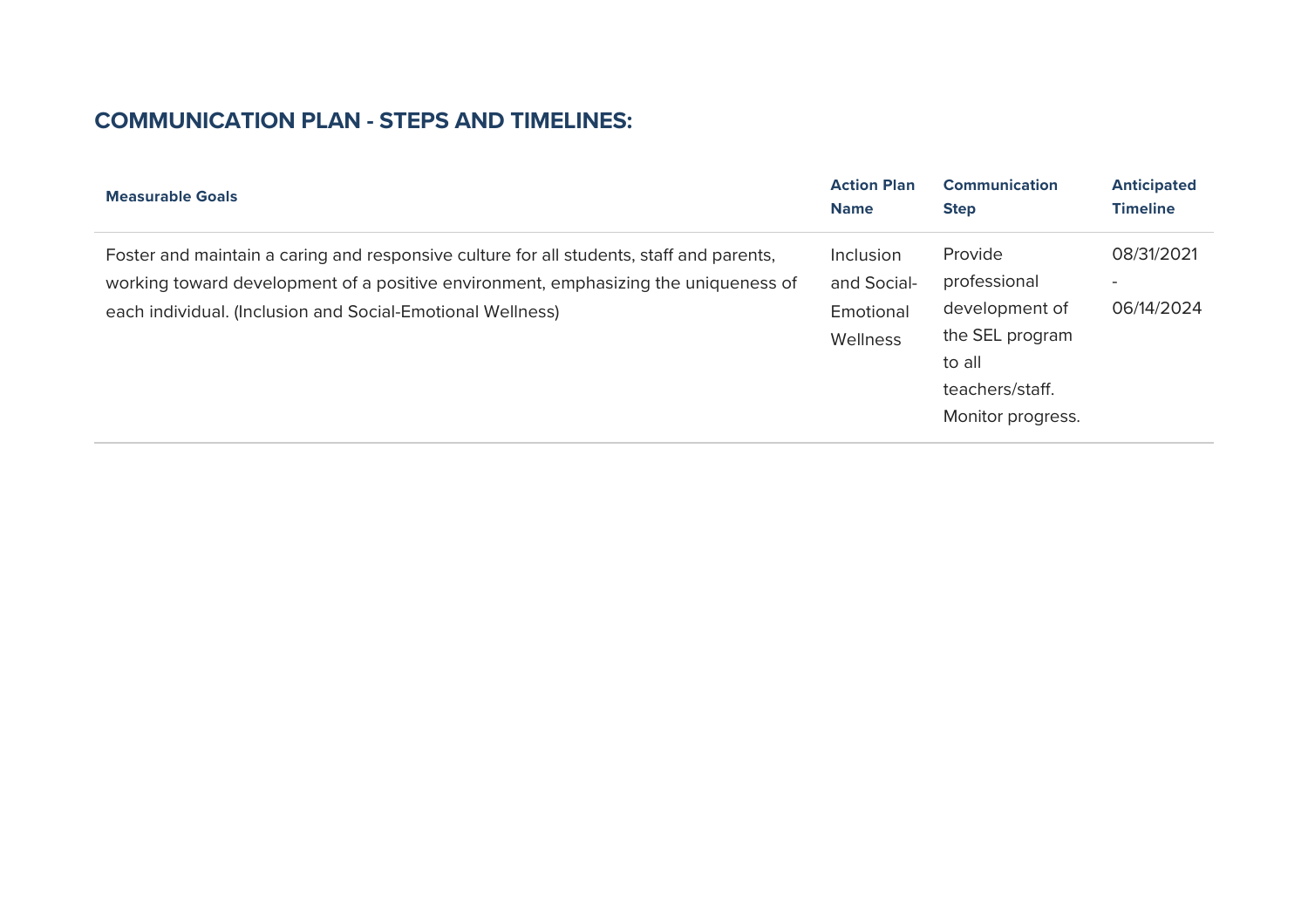| <b>Measurable Goals</b>                                                                                                             | <b>Action Plan</b>    | <b>Communication</b>                                                                          | <b>Anticipated</b>                                   |
|-------------------------------------------------------------------------------------------------------------------------------------|-----------------------|-----------------------------------------------------------------------------------------------|------------------------------------------------------|
|                                                                                                                                     | <b>Name</b>           | <b>Step</b>                                                                                   | <b>Timeline</b>                                      |
| Expand our post-secondary career awareness, planning, and student support services for<br>9-12 grade students. (College and Career) | College<br>and Career | Expand and<br>enhance college<br>and career<br>planning and<br>support at the 9-12<br>levels. | 01/03/2022<br>$\overline{\phantom{a}}$<br>06/14/2024 |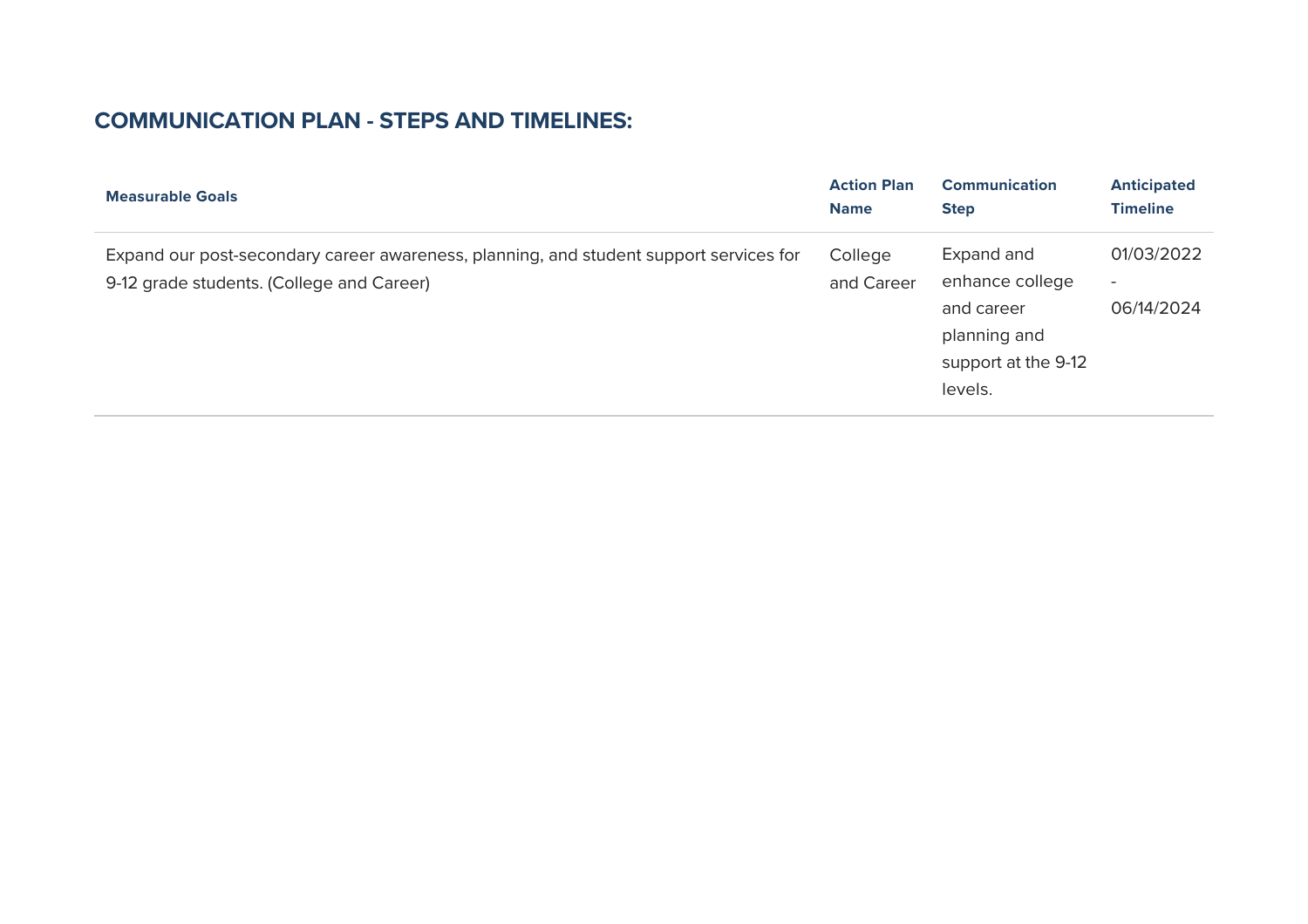# **APPROVALS & SIGNATURES**

#### **Assurance of Quality and Accountability**

As Chief School Administrator, I affirm that this LEA Level Plan was developed in accordance, and will comply with the applicable provisions of 22 Pa. Code, Chapters 4, 12, 14, 16 and 49. I also affirm that the governing board reviewed the LEA Level Plan, as indicated in the attached official Board minutes and the contents of the plan are true and correct. Finally, I affirm that the plan was placed for public inspection and comment in the LEA offices and in the nearest public library before the next regularly scheduled meeting of the board and for a minimum or 28 days prior to approval by the board or governing body and submission to the Department.

School Board Minutes or Affirmation Statement

#### **Signature (Entered Electronically and must have access to web application).**

Chief School Administrator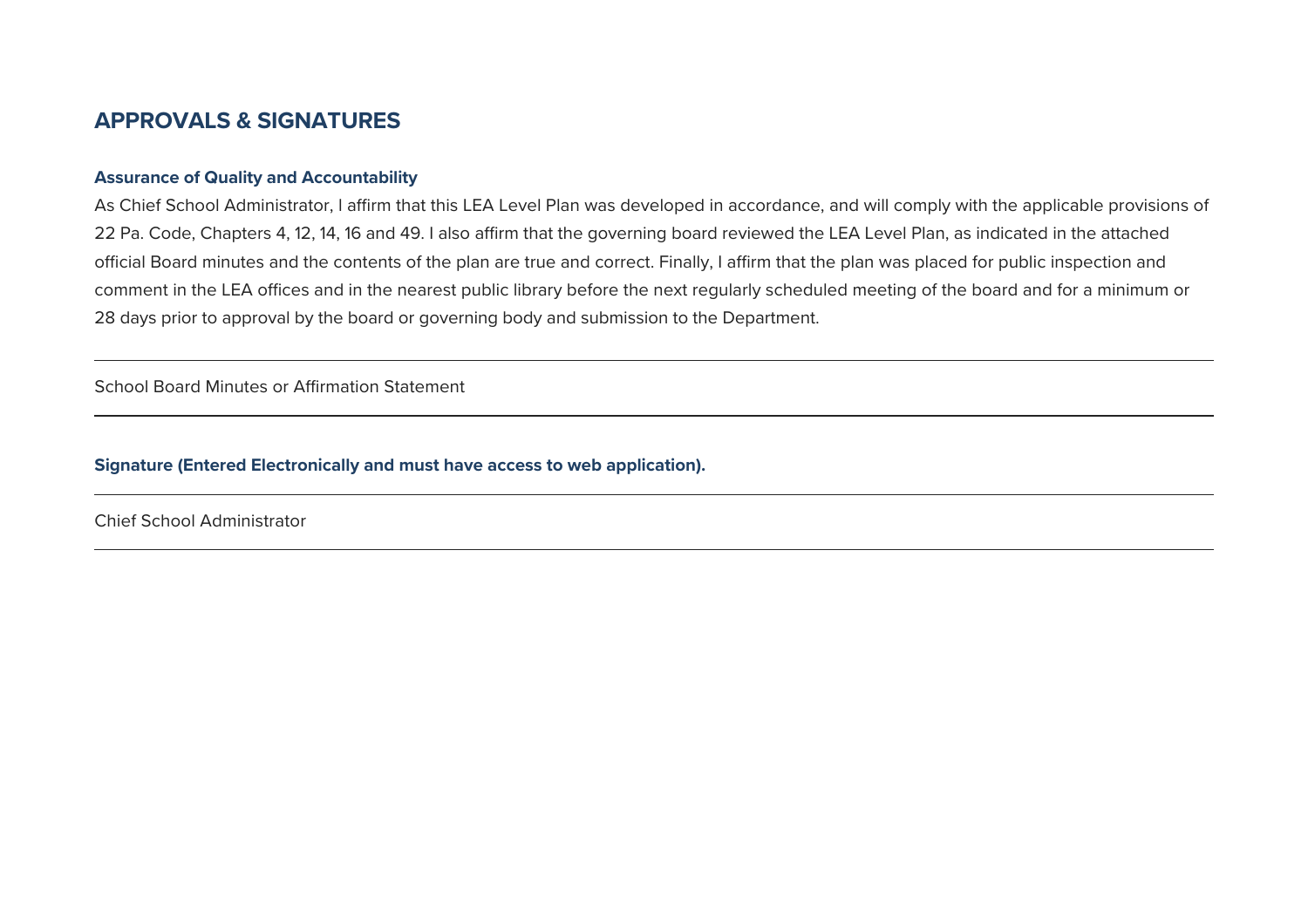# **ADDENDUM A: BACKGROUND INFORMATION TO INFORM PLAN**

#### **Strengths**

All ancillary plans within the Comprehensive Plan are associated with the supports and services associated with the formal implementation of Multi-tiered Systems of Supports (MTSS) in our schools, K-12.

The district has made an explicit and significant investment in the implementation of Multi-tiered Systems of Supports (MTSS) in our schools, K-12.

Radnor Township S.D. meets the statewide goal for English Language Arts achievement based on 18-19 Data.

Radnor Township S.D. meets the statewide goal for Mathematics achievement based on 18-19 Data.

Foster a vision and culture of high expectations for success for all students, educators, and families

Engage in meaningful two-way communication with stakeholders to sustain shared responsibility for student learning across the district

Ensure effective, standards-aligned curriculum and assessment

#### **Challenges**

The implementation of MTSS at three distinct levels (elementary, middle, and high school), presents significant work with communication, professional development, training, and support. This is a multi-year implementation that will require a great deal of human and financial investments.

WIDA Testing indicated that 64% of K-12 ELL students met the growth attainment of the Annual Access Test. Current growth falls below the state-wide goal of 70.3% by 2030.

Internal data and state testing data analyzed by subgroup indicates a lower proportion of students (identified as economically disadvantaged) performed proficient/advanced on the PSSA than those unidentified.

Although there are no essential practices that were rated below "Operational", Radnor Township is investing in many new initiatives that will help to support our mission and vision, and work to provide continuous improvement of our programs.

Radnor Township S.D. meets the statewide goal for Science/Biology Growth (PVAAS) - 75% of the 3-5 all-student group met the standard for demonstrating growth on the PSSA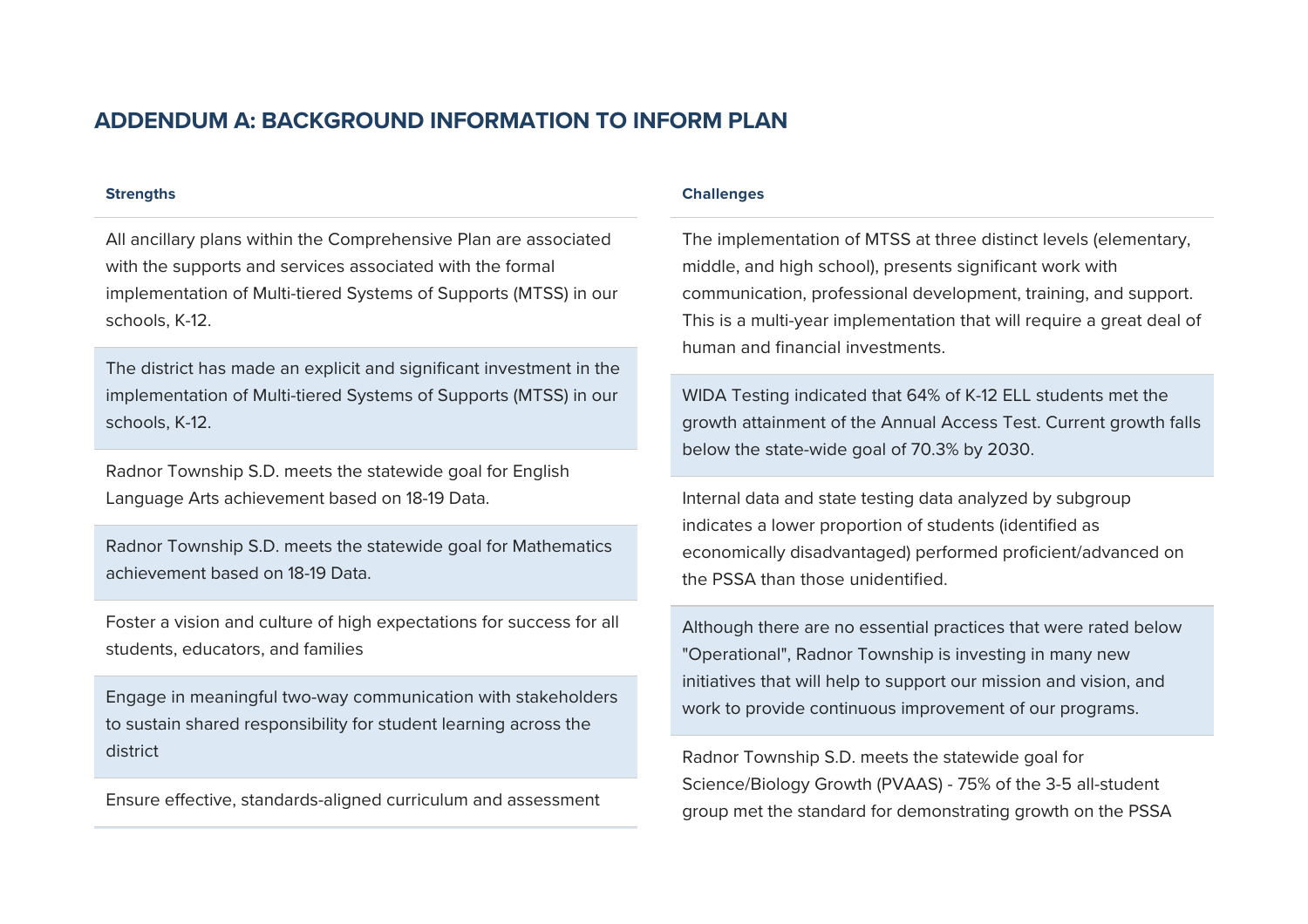Recruit and retain fully credentialed, experienced and highquality leaders and teachers

Allocate resources, including money, staff, professional learning, materials, and support to schools based on the analysis of a variety of data

Radnor Township S.D. has a strong history of high academic achievement in English-Language Arts.

Radnor Township S.D. has a strong history of high academic achievement in Mathematics.

The Radnor Township S.D. attendance average exceeds the statewide goal and statewide average and is nearly 100%.

Radnor Township S.D. has a strong history of high academic achievement in English-Language Arts.

Radnor Township S.D. has a strong history of high academic achievement in Mathematics.

Radnor Township S.D. has a strong history of high academic achievement in Science.

Radnor students participate in a variety of programs and activities that immerse them in authentic career and technical experiences.

#### **the Strengths Challenges Challenges Challenges Challenges**

Science/Biology Assessment (PVAAS); 50% of the 8th grade allstudent group met the standard for demonstrating growth on the PSSA Science/Biology Assessment (PVAAS)

Career Standards Benchmark - Radnor Township S.D. fell below the statewide standard benchmark of 98% in 3 of the 5 schools.

Radnor Township views our overall achievement on the PSSA Mathematics Assessment as an area for improvement.

There were no apparent challenges specific to ELA on the Future Ready Index.

There were no apparent challenges specific to Mathematics on the Future Ready Index.

There were no apparent challenges specific to Science on the Future Ready Index.

Radnor Township S.D. (2 of 5 schools) fell below the statewide standard benchmark of 98%.

Radnor Township S.D. is working to establish a consistent model for teaching career standards and collecting/analyzing student artifacts.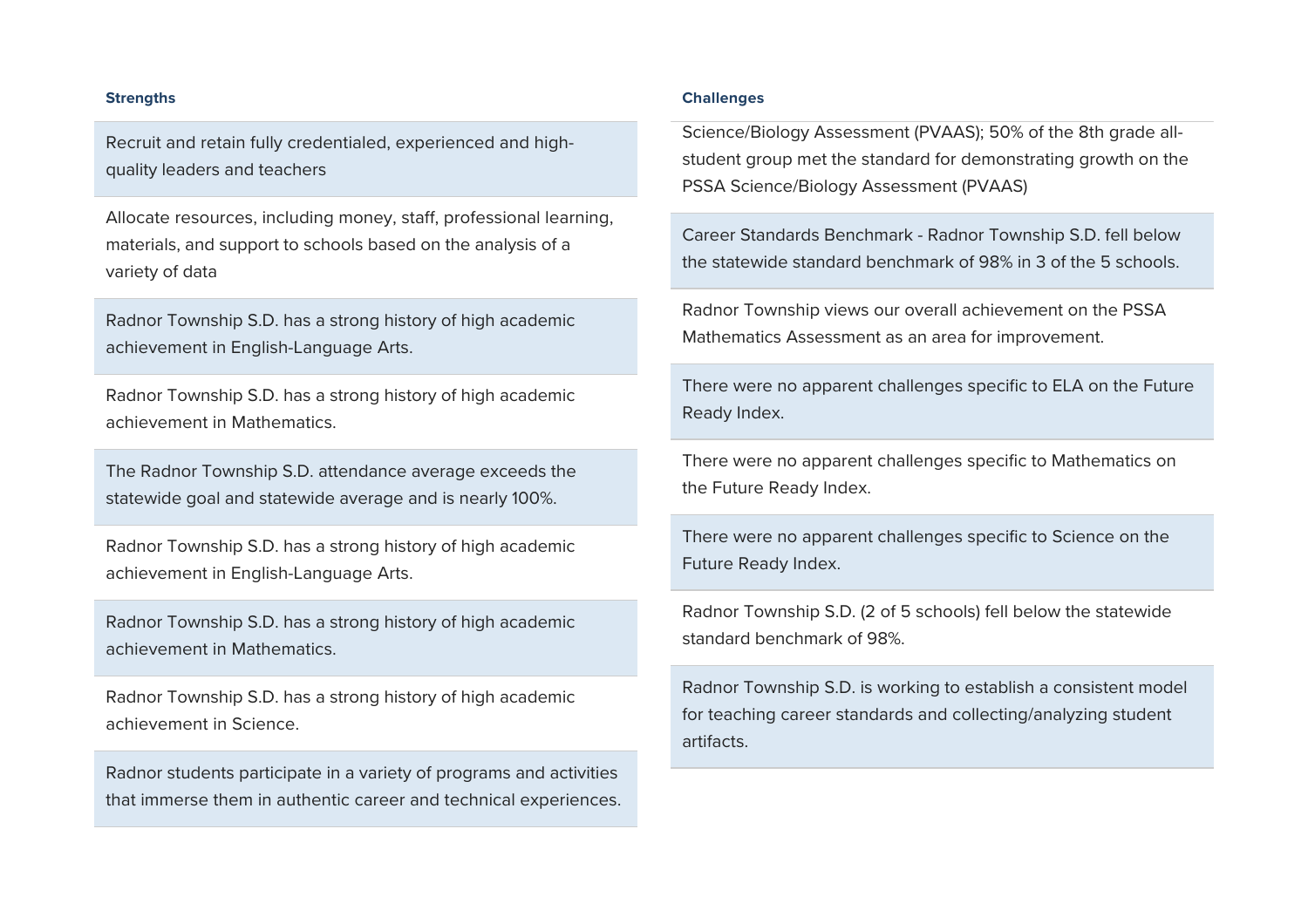#### **Most Notable Observations/Patterns**

| <b>Challenges</b>                                                                                                                                                                                                                                                                                         | <b>Discussion Point</b>                                                                                                                        | <b>Priority for Planning</b> |
|-----------------------------------------------------------------------------------------------------------------------------------------------------------------------------------------------------------------------------------------------------------------------------------------------------------|------------------------------------------------------------------------------------------------------------------------------------------------|------------------------------|
| Career Standards Benchmark - Radnor Township S.D. fell below the statewide<br>standard benchmark of 98% in 3 of the 5 schools.                                                                                                                                                                            | Radnor Township S.D. has plans to<br>improve and increase our<br>percentage of students fully<br>completing the Career Standards<br>benchmark. |                              |
| The implementation of MTSS at three distinct levels (elementary, middle, and<br>high school), presents significant work with communication, professional<br>development, training, and support. This is a multi-year implementation that<br>will require a great deal of human and financial investments. | The MTSS implementation process<br>has been a priority initiative.                                                                             |                              |
| Radnor Township views our overall achievement on the PSSA Mathematics<br>Assessment as an area for improvement.                                                                                                                                                                                           | Based on state assessment data,<br>Mathematics has been an identified<br>need.                                                                 |                              |

 $\sim$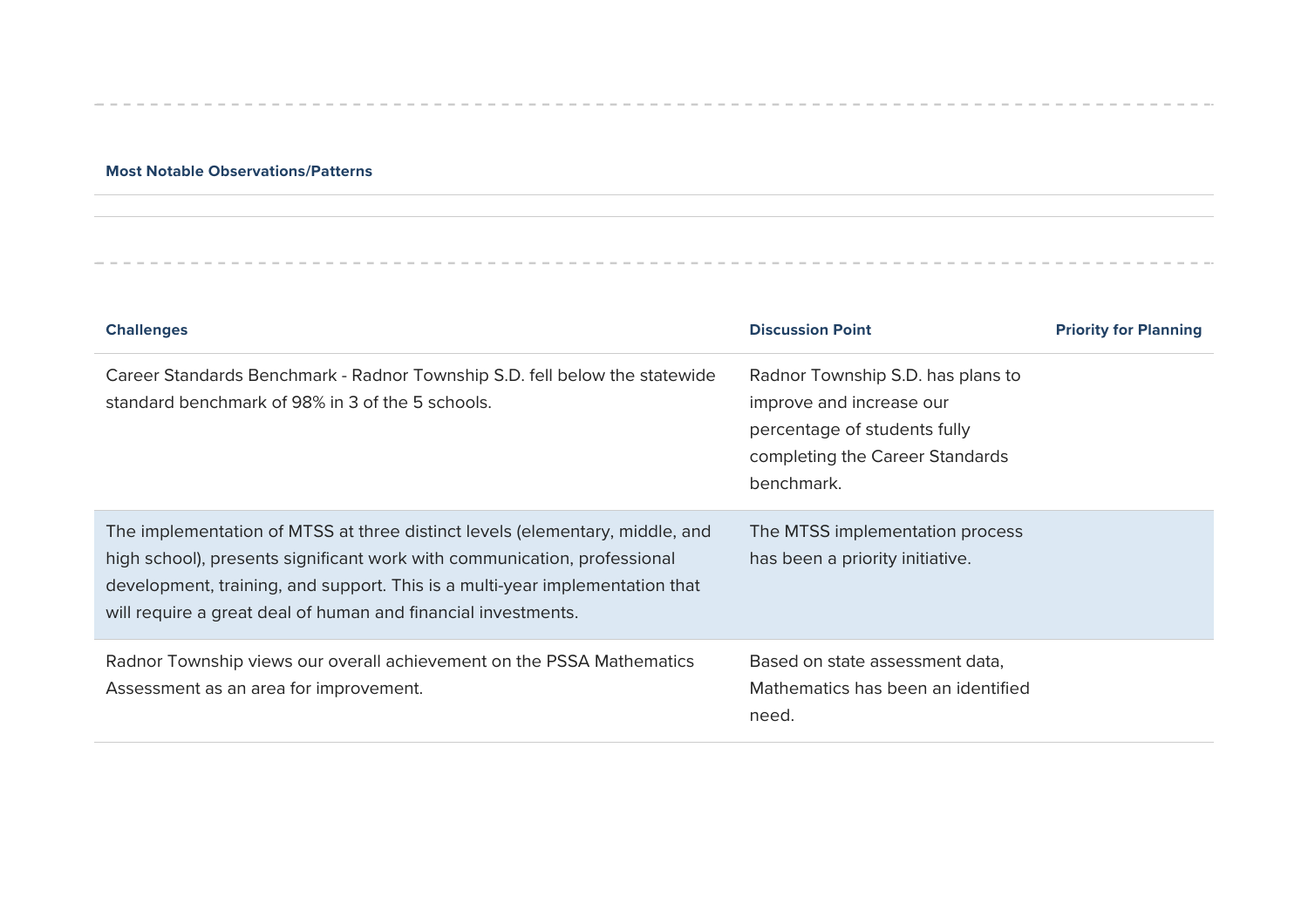# **ADDENDUM B: ACTION PLAN**

#### **Action Plan: MT**

| <b>Action Steps</b>                                                                                | <b>Anticipated Start/Completion Date</b> |
|----------------------------------------------------------------------------------------------------|------------------------------------------|
| Provide extensive professional development to<br>teachers on the implementation of MTSS framework. | 08/31/2021 - 06/14/2024                  |
|                                                                                                    |                                          |
| <b>Monitoring/Evaluation</b>                                                                       | <b>Anticipated Output</b>                |

| <b>Material/Resources/Supports Needed</b>                                                                                     | <b>PD</b><br><b>Step</b> | Comm<br><b>Step</b> |
|-------------------------------------------------------------------------------------------------------------------------------|--------------------------|---------------------|
| All supports will be provided through the Department of Teaching and Learning and the Montgomery County<br>Intermediate Unit. | ves                      | <b>yes</b>          |

--------------------------

the control

**Action Plan: Inclusion and Social-Emotional Wellness** 

----------------------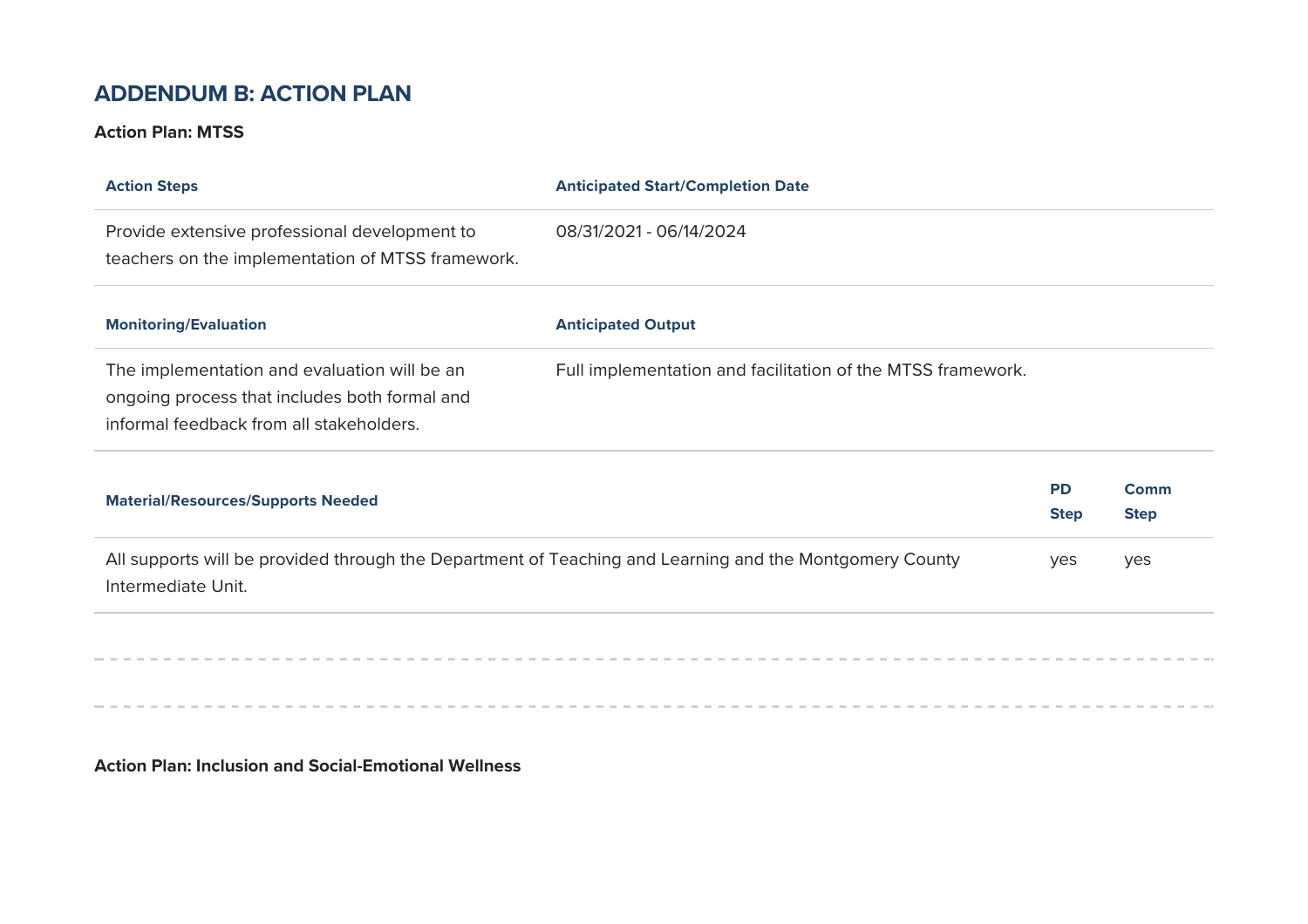| <b>Action Steps</b>                                       | <b>Anticipated Start/Completion Date</b>                                   |
|-----------------------------------------------------------|----------------------------------------------------------------------------|
| Implement new Social-Emotional Learning program K-<br>12. | 09/07/2021 - 06/14/2024                                                    |
| <b>Monitoring/Evaluation</b>                              | <b>Anticipated Output</b>                                                  |
| The implementation and evaluation will be an              | Full implementation of the SEL Program and increased supports in place for |
| ongoing process that includes both formal and             | students and staff.                                                        |
| informal feedback from all stakeholders.                  |                                                                            |
| <b>Material/Resources/Supports Needed</b>                 | <b>PD Step</b><br><b>Comm Step</b>                                         |
| Second Step, SEL Program materials and online resources.  | no<br>yes                                                                  |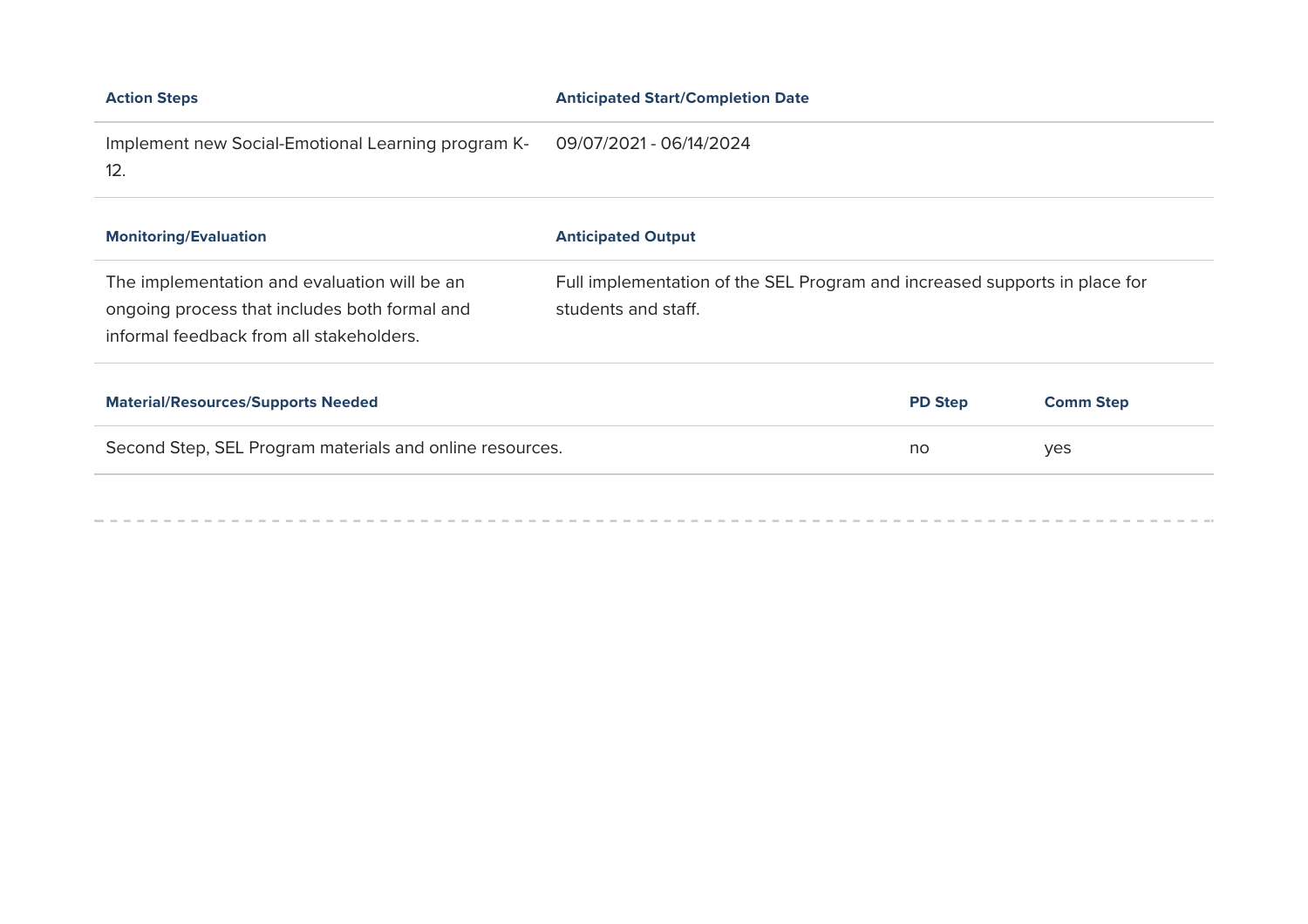| <b>Action Steps</b>                                                                                                                       | <b>Anticipated Start/Completion Date</b>                                                          |                |                  |
|-------------------------------------------------------------------------------------------------------------------------------------------|---------------------------------------------------------------------------------------------------|----------------|------------------|
| Provide professional development of the SEL program<br>to all teachers/staff. Monitor progress.                                           | 08/31/2021 - 06/14/2024                                                                           |                |                  |
| <b>Monitoring/Evaluation</b>                                                                                                              | <b>Anticipated Output</b>                                                                         |                |                  |
| The implementation and evaluation will be an<br>ongoing process that includes both formal and<br>informal feedback from all stakeholders. | Full implementation of the SEL Program and increased supports in place for<br>students and staff. |                |                  |
| <b>Material/Resources/Supports Needed</b>                                                                                                 |                                                                                                   | <b>PD Step</b> | <b>Comm Step</b> |
| Second Step, SEL Program materials and online resources.                                                                                  |                                                                                                   | yes            | yes              |
|                                                                                                                                           |                                                                                                   |                |                  |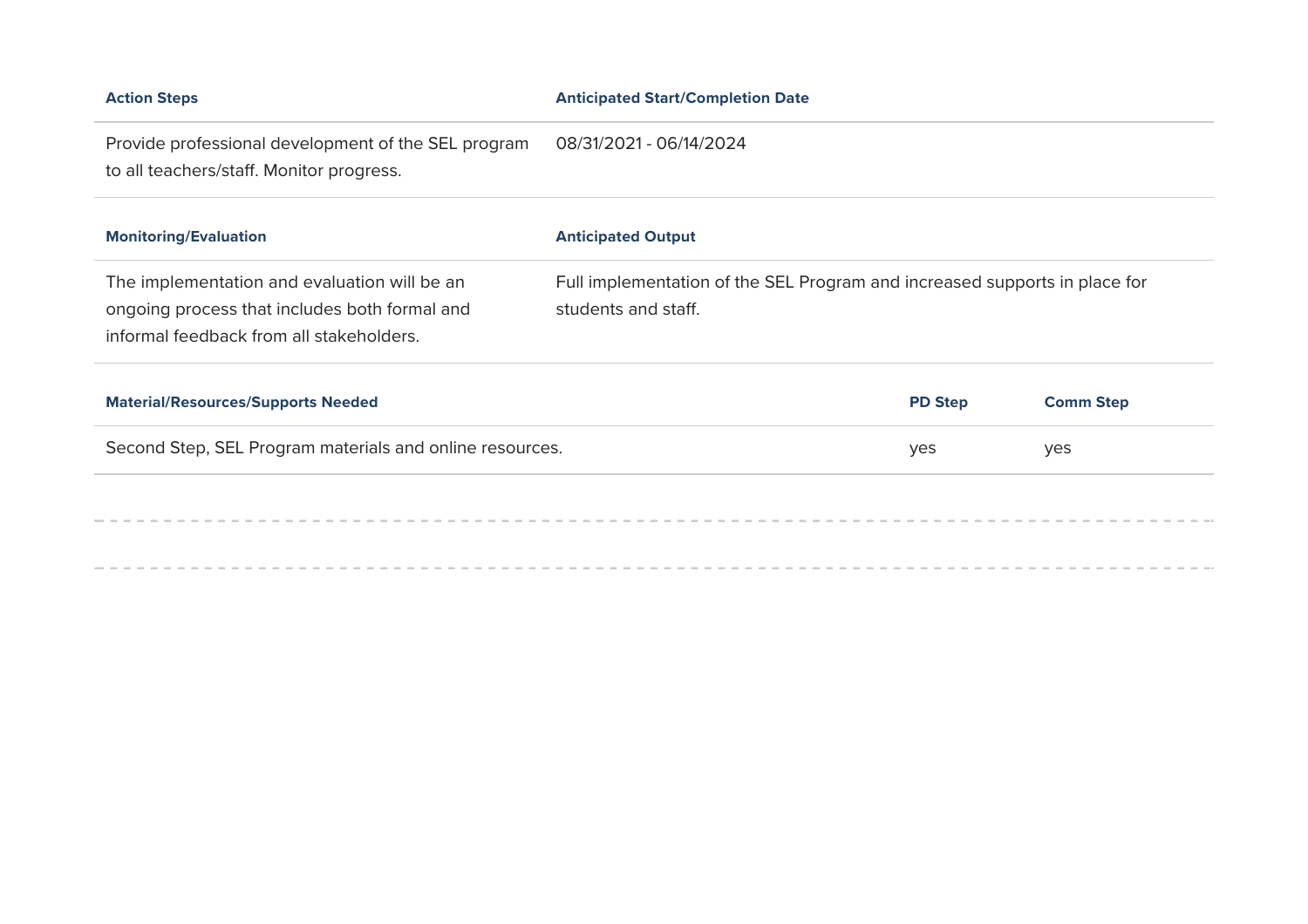# **Action Plan: College and Career**

| <b>Action Steps</b>                                                               | <b>Anticipated Start/Completion Date</b> |                |                  |
|-----------------------------------------------------------------------------------|------------------------------------------|----------------|------------------|
| Expand and enhance college and career planning and<br>support at the 9-12 levels. | 01/03/2022 - 06/14/2024                  |                |                  |
| <b>Monitoring/Evaluation</b>                                                      | <b>Anticipated Output</b>                |                |                  |
| <b>Material/Resources/Supports Needed</b>                                         |                                          | <b>PD Step</b> | <b>Comm Step</b> |
| Personnel; Act339 Resources                                                       |                                          | no             | yes              |
|                                                                                   |                                          |                |                  |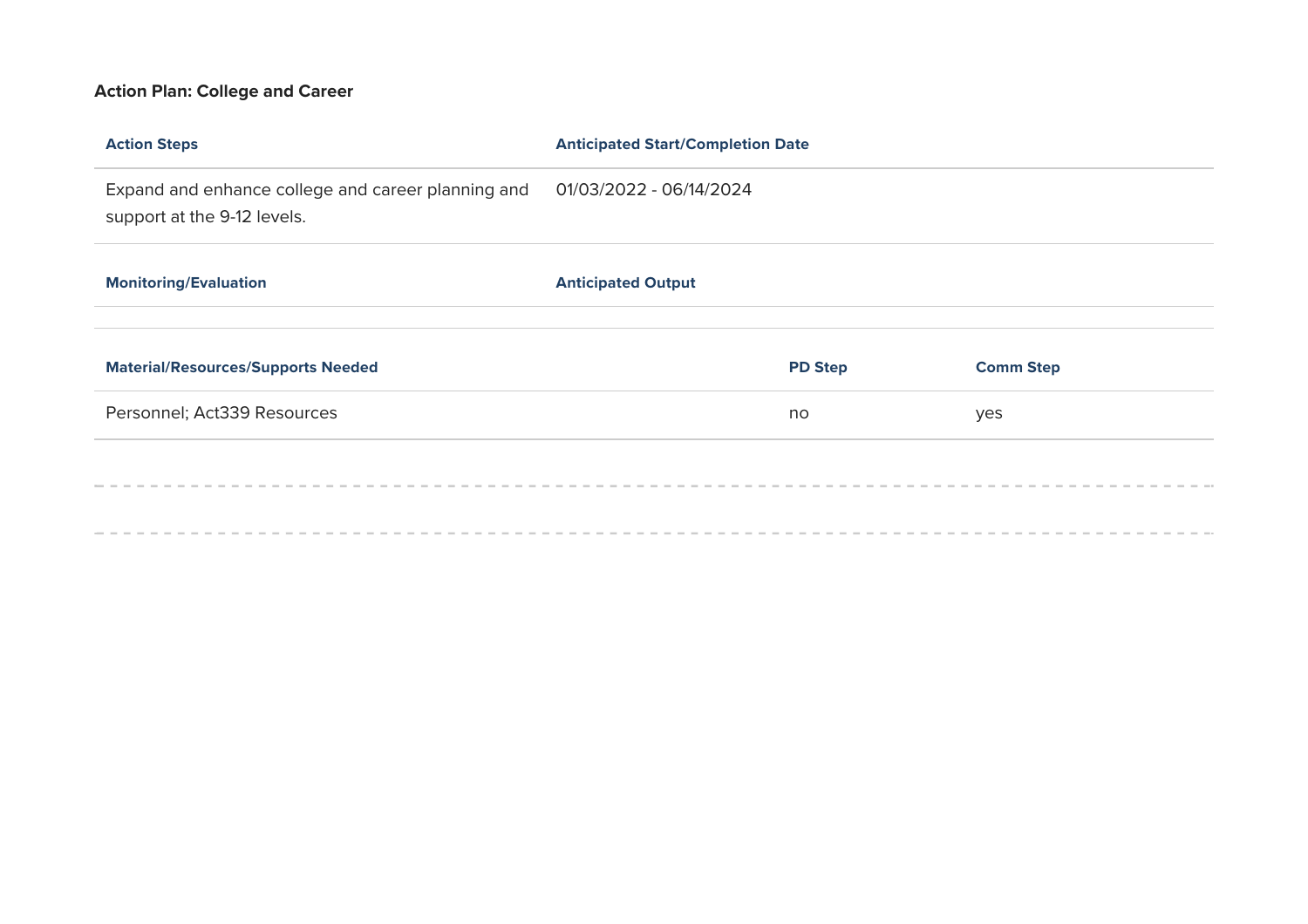# **ADDENDUM C: PROFESSIONAL DEVELOPMENT PLANS**

| <b>Measurable Goals</b>                                                                                                                                                                                                                                                                                                   | <b>Action Plan</b><br><b>Name</b>                 | <b>Professional</b><br><b>Development Step</b>                                                                        | <b>Anticipated</b><br><b>Timeline</b>                |
|---------------------------------------------------------------------------------------------------------------------------------------------------------------------------------------------------------------------------------------------------------------------------------------------------------------------------|---------------------------------------------------|-----------------------------------------------------------------------------------------------------------------------|------------------------------------------------------|
| Implement and facilitate a comprehensive system (MTSS) for benchmarking student<br>performance across academics, behavior, and social skill areas which is paired with<br>strategic interventions and aligned to a uniform procedure for evaluating eligibility for<br>Title 1, special education or 504 services. (MTSS) | <b>MTSS</b>                                       | Provide extensive<br>professional<br>development to<br>teachers on the<br>implementation of<br><b>MTSS</b> framework. | 08/31/2021<br>$\overline{\phantom{a}}$<br>06/14/2024 |
| Foster and maintain a caring and responsive culture for all students, staff and parents,<br>working toward development of a positive environment, emphasizing the uniqueness of<br>each individual. (Inclusion and Social-Emotional Wellness)                                                                             | Inclusion<br>and Social-<br>Emotional<br>Wellness | Provide<br>professional<br>development of<br>the SEL program<br>to all<br>teachers/staff.<br>Monitor progress.        | 08/31/2021<br>$\overline{\phantom{a}}$<br>06/14/2024 |

# **PROFESSIONAL DEVELOPMENT PLANS**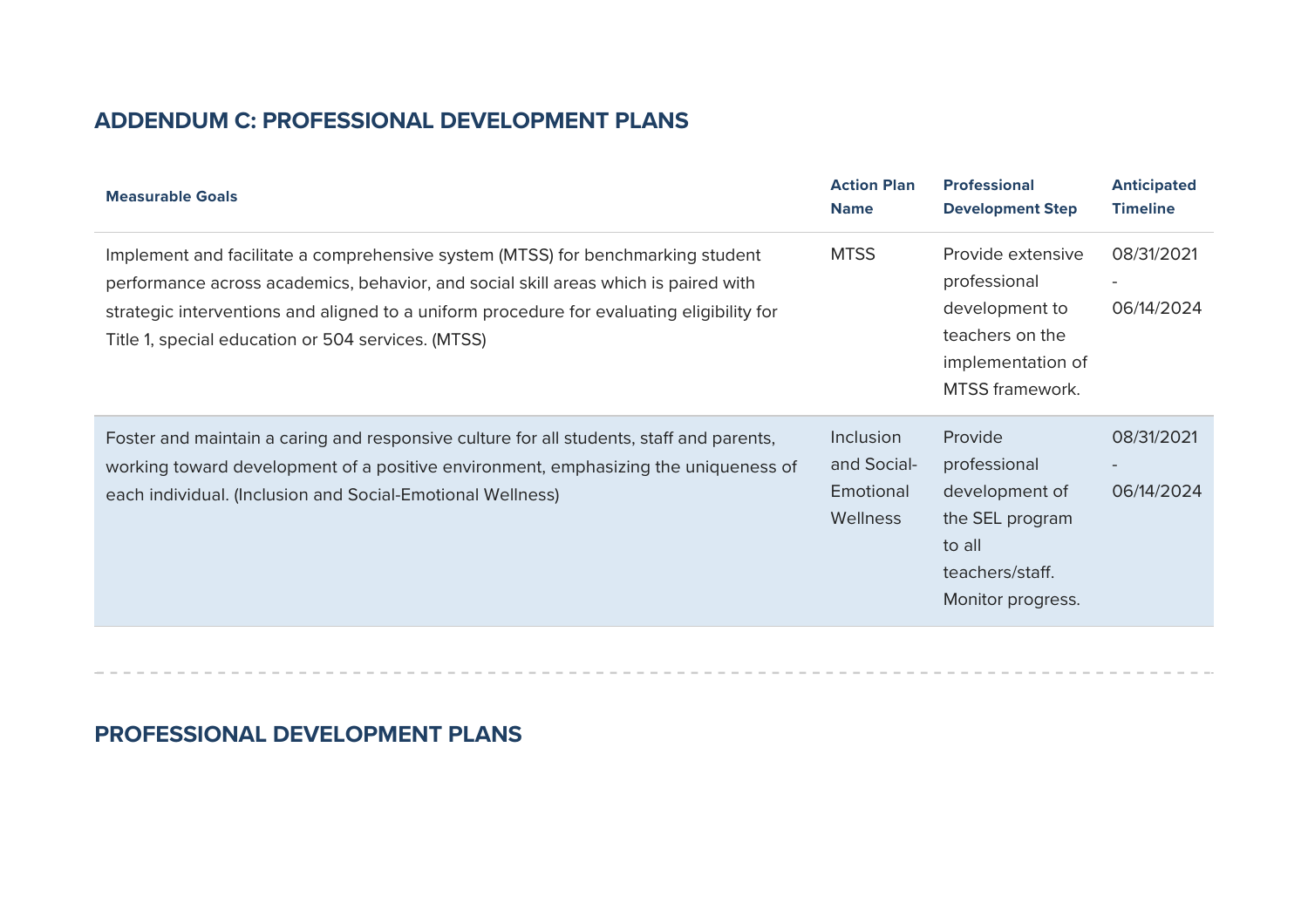| <b>Professional Development Step</b>                                                                                            | <b>Audience</b> | <b>Topics of Prof. Dev</b>                                    |                                                                                                                                                                                          |  |  |
|---------------------------------------------------------------------------------------------------------------------------------|-----------------|---------------------------------------------------------------|------------------------------------------------------------------------------------------------------------------------------------------------------------------------------------------|--|--|
| <b>MTSS</b><br>K-12 Teachers                                                                                                    |                 | strategies.                                                   | Topics included: MTSS vision, timeline, and framework;<br>school-based systems, roles and responsibilities; data analysis<br>processes; schedules and logistics; and Tier 1 Intervention |  |  |
| <b>Evidence of Learning</b>                                                                                                     |                 | <b>Anticipated Timeframe</b>                                  | <b>Lead Person/Position</b>                                                                                                                                                              |  |  |
| Teacher informal and formal feedback; implementation<br>process and schedule; data collection and analysis of<br>interventions. |                 | 08/31/2021 - 06/14/2024                                       | Dr. Shawn Dutkiewicz, Director of<br>Elementary Teaching and Learning                                                                                                                    |  |  |
| <b>Danielson Framework Component Met in this Plan:</b>                                                                          |                 | This Step meets the Requirements of State Required Trainings: |                                                                                                                                                                                          |  |  |
| 1d: Demonstrating Knowledge of Resources                                                                                        |                 |                                                               | Teaching Diverse Learners in an Inclusive Setting                                                                                                                                        |  |  |

- 3b: Using Questioning and Discussion Techniques
- 4b: Maintaining Accurate Records
- 1b: Demonstrating Knowledge of Students
- 1f: Designing Student Assessments
- 3d: Using Assessment in Instruction
- 1a: Demonstrating Knowledge of Content and Pedagog
- 1e: Designing Coherent Instruction
- 3c: Engaging Students in Learning

Teaching Diverse Learners in an Inclusive Setting Teaching Diverse Learners in an Inclusive Setting Teaching Diverse Learners in an Inclusive Setting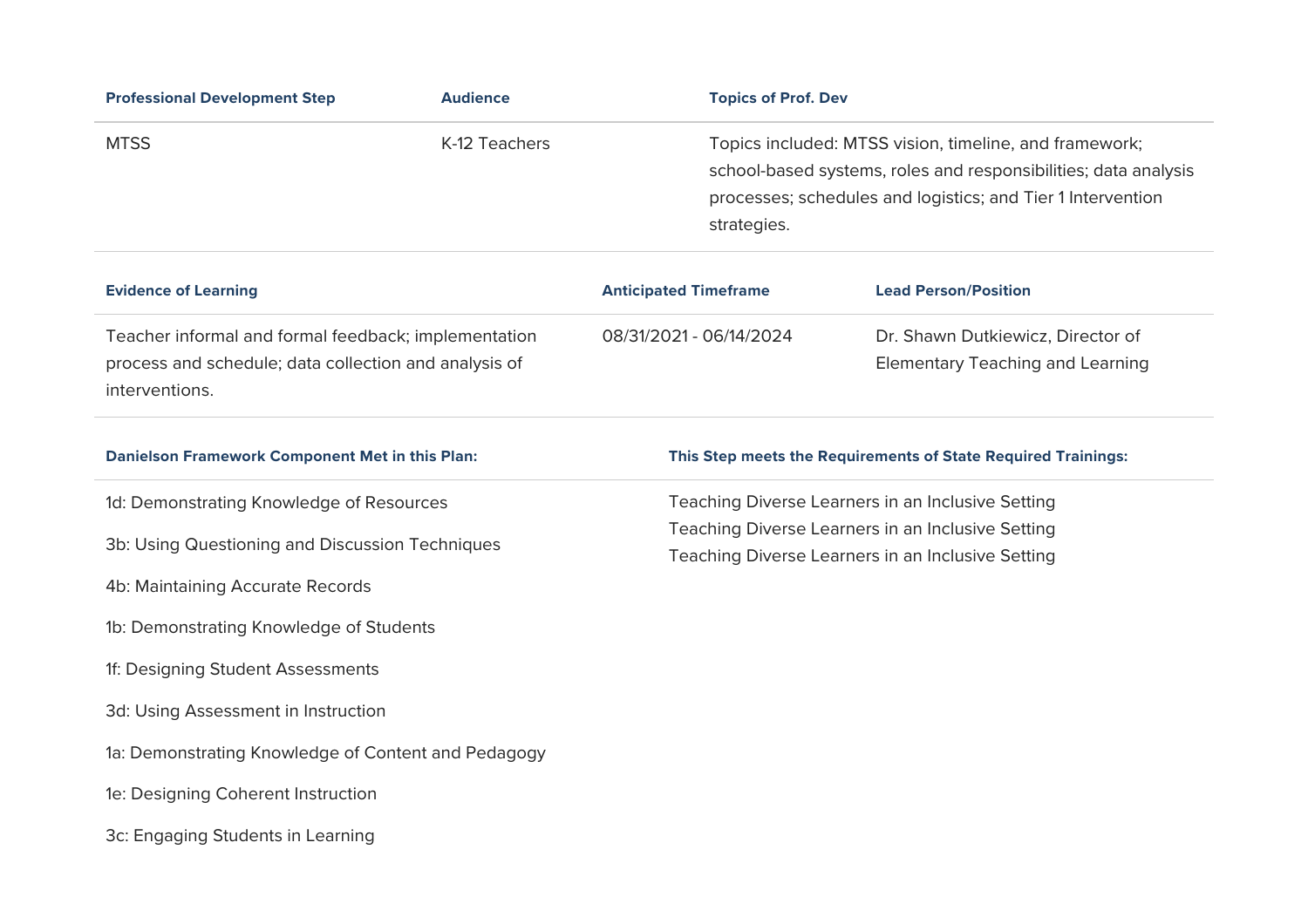- 2b: Establishing a Culture for Learning
- 1c: Setting Instructional Outcomes
- 3a: Communicating with Students
- 3e: Demonstrating Flexibility and Responsiveness
- 1a: Demonstrating Knowledge of Content and Pedagog
- 1e: Designing Coherent Instruction
- 4b: Maintaining Accurate Records
- 2a: Creating and Environment of Respect and Rapport
- 1c: Setting Instructional Outcomes
- 2b: Establishing a Culture for Learning
- 3c: Engaging Students in Learning
- 1b: Demonstrating Knowledge of Students
- 1f: Designing Student Assessments
- 3e: Demonstrating Flexibility and Responsiveness
- 1d: Demonstrating Knowledge of Resources
- 4e: Growing and Developing Professionall
- 3b: Using Questioning and Discussion Techniques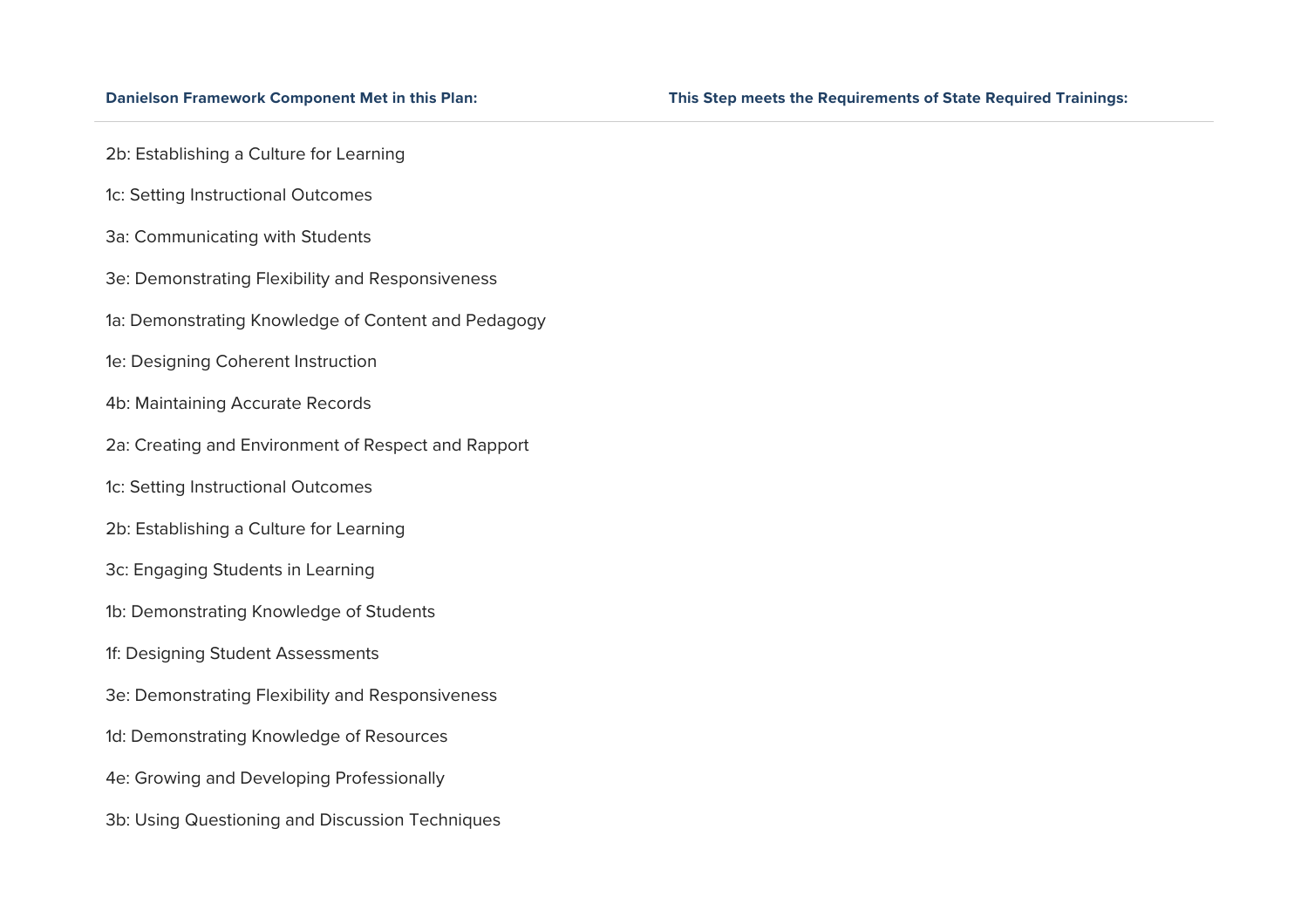$\sim$  100  $\sim$ 

| <b>Professional Development Step</b>                                                                           | <b>Audience</b>              | <b>Topics of Prof. Dev</b>                                            |
|----------------------------------------------------------------------------------------------------------------|------------------------------|-----------------------------------------------------------------------|
| Inclusion and Social-Emotional Wellness                                                                        | K-12 Teachers                | Social-Emotional Learning - Second Step<br><b>Curriculum Training</b> |
| <b>Evidence of Learning</b>                                                                                    | <b>Anticipated Timeframe</b> | <b>Lead Person/Position</b>                                           |
| Completion of the training and implementation evidence<br>through classroom instruction and student artifacts. | 08/31/2021 - 06/14/2024      | Mr. George Reigle, Assistant Director of<br><b>Student Services.</b>  |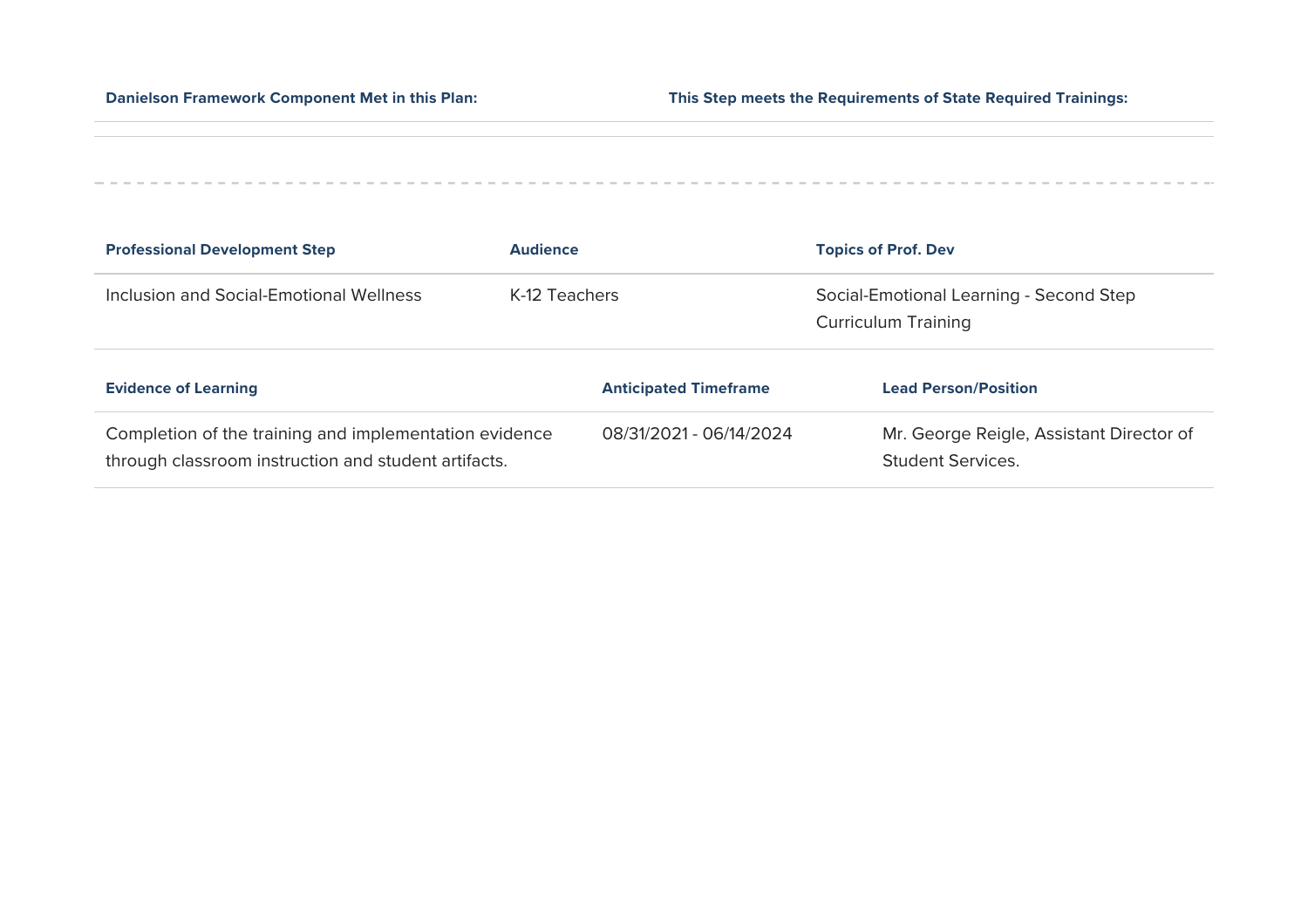| 2a: Creating and Environment of Respect and Rapport |  |  |  |  |  |  |  |
|-----------------------------------------------------|--|--|--|--|--|--|--|
|-----------------------------------------------------|--|--|--|--|--|--|--|

- 3d: Using Assessment in Instruction
- 1a: Demonstrating Knowledge of Content and Pedagog
- 3a: Communicating with Students
- 1d: Demonstrating Knowledge of Resources
- 2b: Establishing a Culture for Learning
- 1e: Designing Coherent Instruction
- 3c: Engaging Students in Learning

#### **Danielson Framework Component Met in this Plan: This Step meets the Requirements of State Required Trainings:**

Teaching Diverse Learners in an Inclusive Setting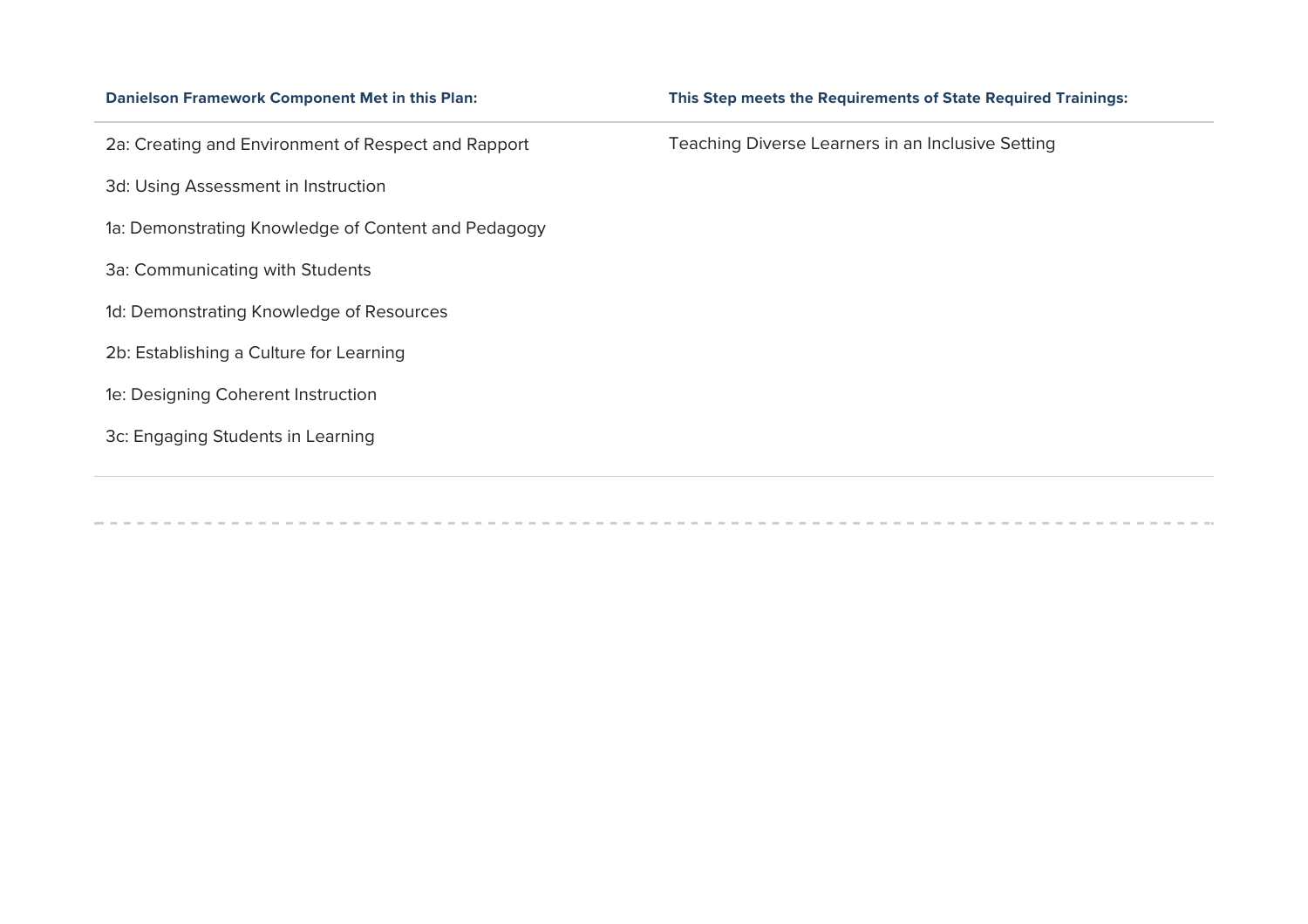# **ADDENDUM D: ACTION PLAN COMMUNICATION**

| <b>Measurable Goals</b>                                                                                                                                                                                                                                                                                                   | <b>Action Plan</b><br><b>Name</b>                 | <b>Communication</b><br><b>Step</b>                                                                            | <b>Anticipated</b><br><b>Timeline</b> |
|---------------------------------------------------------------------------------------------------------------------------------------------------------------------------------------------------------------------------------------------------------------------------------------------------------------------------|---------------------------------------------------|----------------------------------------------------------------------------------------------------------------|---------------------------------------|
| Implement and facilitate a comprehensive system (MTSS) for benchmarking student<br>performance across academics, behavior, and social skill areas which is paired with<br>strategic interventions and aligned to a uniform procedure for evaluating eligibility for<br>Title 1, special education or 504 services. (MTSS) | <b>MTSS</b>                                       | Provide extensive<br>professional<br>development to<br>teachers on the<br>implementation of<br>MTSS framework. | 2021-08-31<br>$-2024-06-$<br>14       |
| Foster and maintain a caring and responsive culture for all students, staff and parents,<br>working toward development of a positive environment, emphasizing the uniqueness of<br>each individual. (Inclusion and Social-Emotional Wellness)                                                                             | Inclusion<br>and Social-<br>Emotional<br>Wellness | Implement new<br>Social-Emotional<br>Learning program<br>$K-12$ .                                              | 2021-09-07<br>$-2024-06-$<br>14       |
| Foster and maintain a caring and responsive culture for all students, staff and parents,<br>working toward development of a positive environment, emphasizing the uniqueness of<br>each individual. (Inclusion and Social-Emotional Wellness)                                                                             | Inclusion<br>and Social-<br>Emotional<br>Wellness | Provide<br>professional<br>development of<br>the SEL program<br>to all<br>teachers/staff.<br>Monitor progress. | 2021-08-31<br>$-2024-06-$<br>14       |
| Expand our post-secondary career awareness, planning, and student support services for<br>9-12 grade students. (College and Career)                                                                                                                                                                                       | College<br>and Career                             | Expand and<br>enhance college<br>and career                                                                    | 2022-01-<br>$03 - 2024 -$<br>06-14    |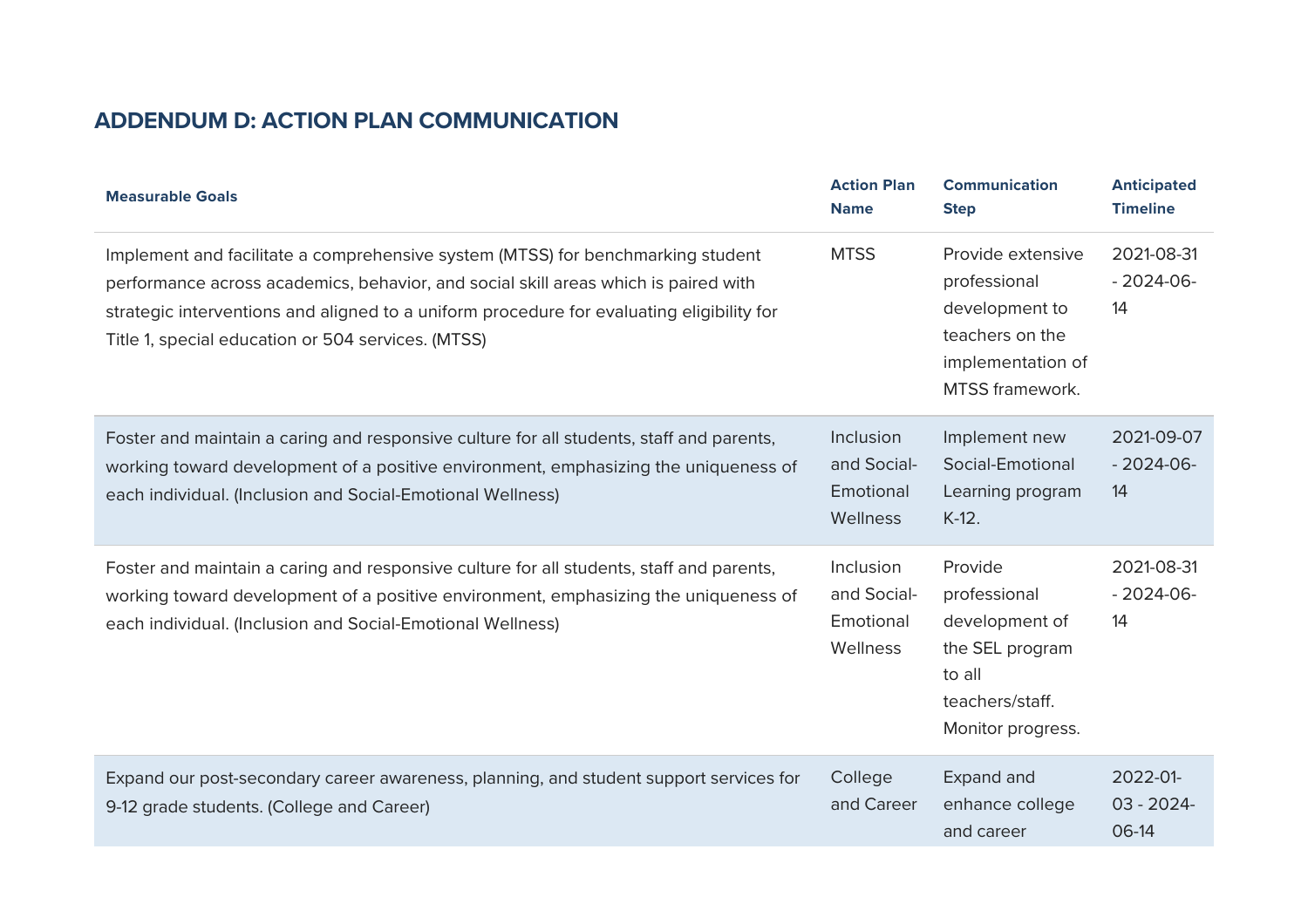| <b>Measurable Goals</b> | <b>Action Plan</b>                             | <b>Communication</b> | <b>Anticipated</b> |
|-------------------------|------------------------------------------------|----------------------|--------------------|
|                         | <b>Name</b>                                    | <b>Step</b>          | <b>Timeline</b>    |
|                         | planning and<br>support at the 9-12<br>levels. |                      |                    |

**COMMUNICATIONS PLAN** 

| <b>Communication Step</b>    | <b>Topics/Message of Communication</b><br><b>Audience</b>                                                       |                             |
|------------------------------|-----------------------------------------------------------------------------------------------------------------|-----------------------------|
| <b>MTSS</b>                  | <b>Community Members</b><br>MTSS Implementation - All parent and community<br>details of the system and program |                             |
| <b>Anticipated Timeframe</b> | <b>Frequency</b>                                                                                                | <b>Delivery Method</b>      |
| 08/30/2021 - 06/14/2024      | Ongoing; updated as necessary                                                                                   | Posting on district website |

#### **Lead Person/Position**

Dr. Shawn Dutkiewicz, Director of Elementary Teaching and Learning

-------------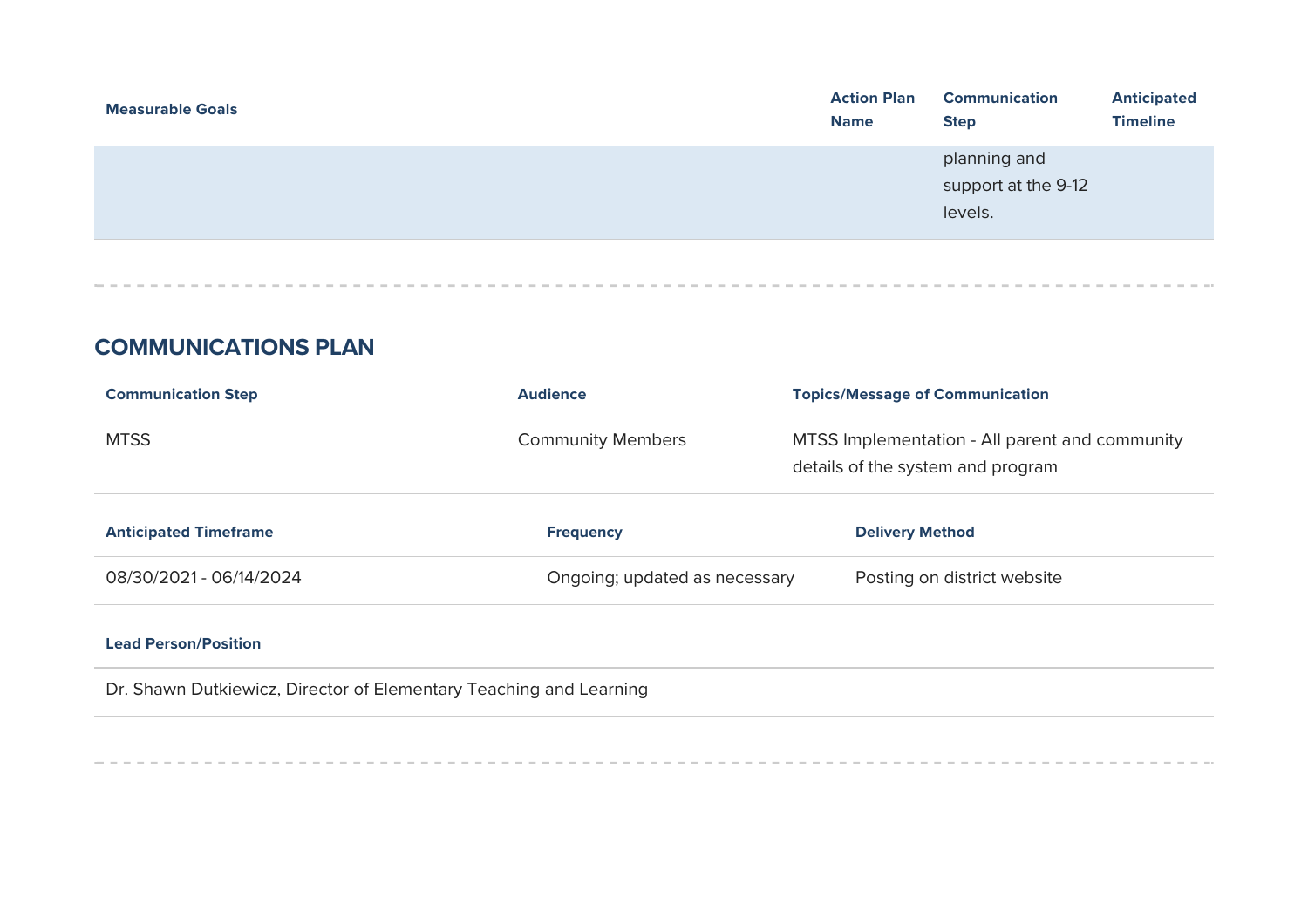| <b>Communication Step</b>    | <b>Audience</b>          | <b>Topics/Message of Communication</b>                                              |
|------------------------------|--------------------------|-------------------------------------------------------------------------------------|
| <b>MTSS</b>                  | <b>Community Members</b> | MTSS Implementation - All parent and community<br>details of the system and program |
| <b>Anticipated Timeframe</b> | <b>Frequency</b>         | <b>Delivery Method</b>                                                              |
| 10/07/2021 - 06/14/2024      | 1 time                   | Webinar                                                                             |
| <b>Lead Person/Position</b>  |                          |                                                                                     |

Dr. Shawn Dutkiewicz, Director of Elementary Teaching and Learning

---------------------